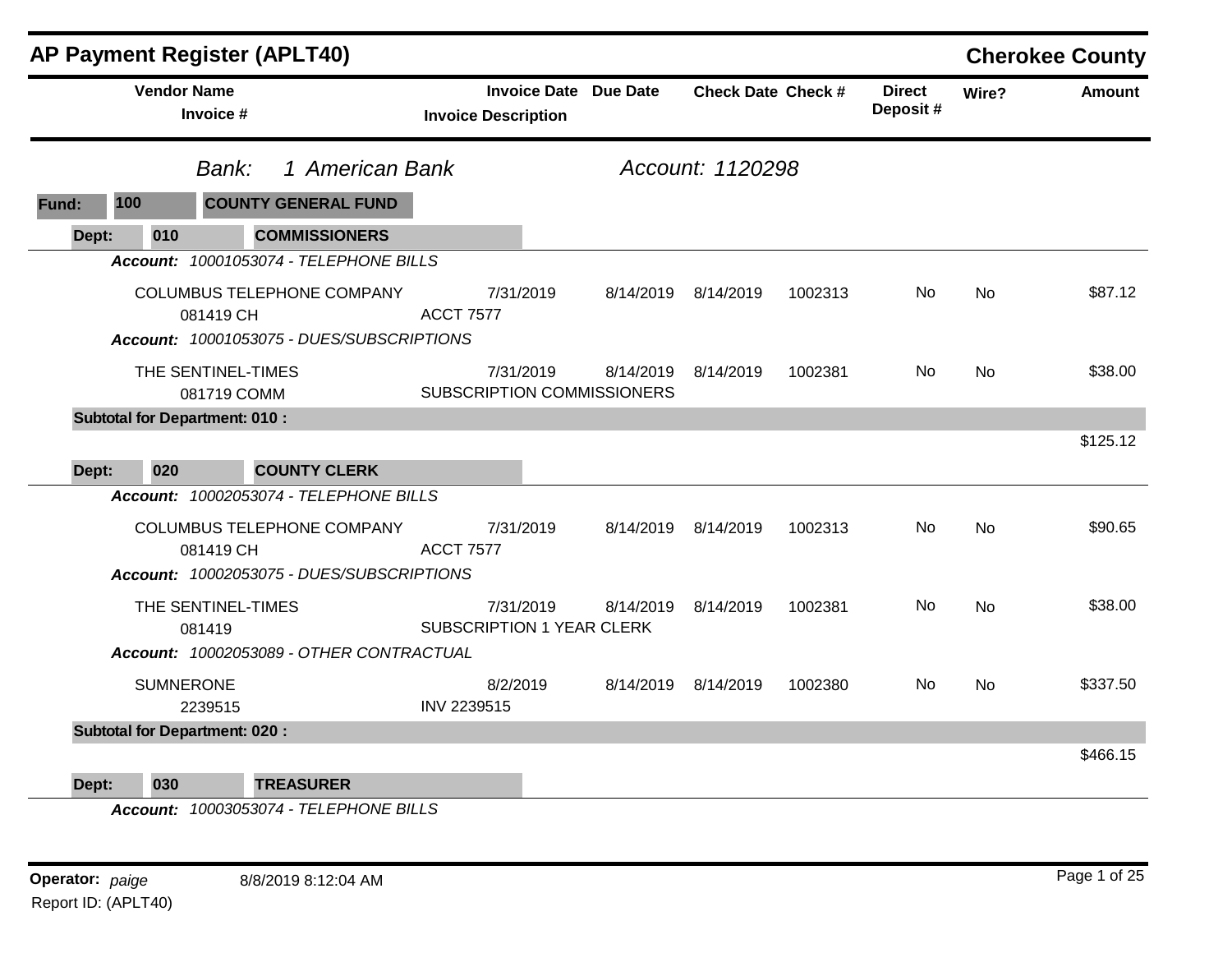| <b>Vendor Name</b><br>Invoice #                                                                                                | <b>Invoice Date</b> Due Date<br><b>Invoice Description</b> |           | <b>Check Date Check #</b> |         | <b>Direct</b><br>Deposit# | Wire?          | <b>Amount</b> |
|--------------------------------------------------------------------------------------------------------------------------------|------------------------------------------------------------|-----------|---------------------------|---------|---------------------------|----------------|---------------|
| COLUMBUS TELEPHONE COMPANY<br>081419 CH<br>Account: 10003053075 - DUES/SUBSCRIPTIONS                                           | 7/31/2019<br><b>ACCT 7577</b>                              | 8/14/2019 | 8/14/2019                 | 1002313 | No.                       | N <sub>o</sub> | \$168.06      |
| CHEROKEE COUNTY NEWS-ADVOCATE<br>081419                                                                                        | 8/5/2019<br>ACCT 0250414                                   |           | 8/14/2019 8/14/2019       | 1002302 | No.                       | <b>No</b>      | \$41.25       |
| THE SENTINEL-TIMES<br>081419 TR<br>Account: 10003053078 - LEGAL PRINTING/ADVERTISING                                           | 8/5/2019<br>1 YEAR SUBSCRIPTION                            | 8/14/2019 | 8/14/2019                 | 1002381 | No                        | <b>No</b>      | \$38.00       |
| <b>COLUMBUS NEWS REPORT</b><br>0805                                                                                            | 8/5/2019<br>LEGAL NOTICE/QUARTERLY REPORT                  |           | 8/14/2019 8/14/2019       | 1002312 | No.                       | No             | \$112.00      |
| <b>COLUMBUS NEWS REPORT</b><br>0802                                                                                            | 8/5/2019<br><b>LEGAL NOTICES</b>                           | 8/14/2019 | 8/14/2019                 | 1002312 | No.                       | N <sub>o</sub> | \$1,440.00    |
| <b>Subtotal for Department: 030:</b><br>040<br><b>ATTORNEY</b><br>Dept:                                                        |                                                            |           |                           |         |                           |                | \$1,799.31    |
| Account: 10004053074 - TELEPHONE BILLS<br>COLUMBUS TELEPHONE COMPANY<br>081419 CH<br>Account: 10004053075 - DUES/SUBSCRIPTIONS | 7/31/2019<br><b>ACCT 7577</b>                              | 8/14/2019 | 8/14/2019                 | 1002313 | No.                       | <b>No</b>      | \$255.56      |
| THE SENTINEL-TIMES<br>081419 ATT<br>Account: 10004053078 - LEGAL PRINTING/ADVERTISING                                          | 8/5/2019<br>1 YEAR SUBSCRIPTION, ATTORNE                   | 8/14/2019 | 8/14/2019                 | 1002381 | No                        | No             | \$38.00       |
| <b>GATEHOUSE MEDIA, INC</b><br>081419                                                                                          | 8/5/2019<br>ACCT 19036, ,2017JC000129                      | 8/14/2019 | 8/14/2019                 | 1002332 | No                        | <b>No</b>      | \$119.26      |
| <b>GATEHOUSE MEDIA, INC</b><br>081419 ATT<br>Account: 10004053089 - OTHER CONTRACTUAL                                          | 8/5/2019<br>ACCT 19036, 2018JC000005                       | 8/14/2019 | 8/14/2019                 | 1002332 | No.                       | <b>No</b>      | \$124.66      |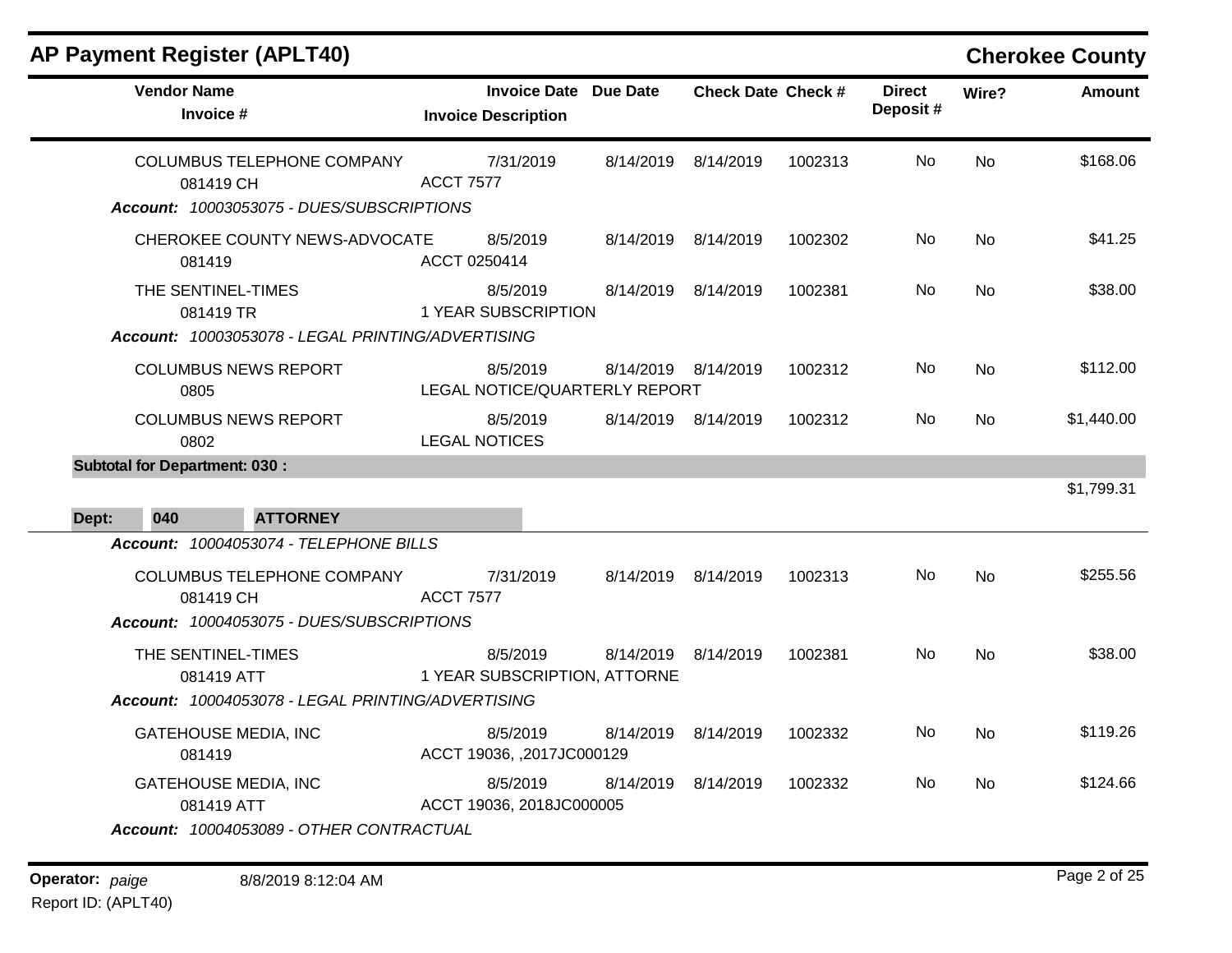|       |                                       | <b>AP Payment Register (APLT40)</b>                  |                                                     |           |                           |         |                           |           | <b>Cherokee County</b> |
|-------|---------------------------------------|------------------------------------------------------|-----------------------------------------------------|-----------|---------------------------|---------|---------------------------|-----------|------------------------|
|       | <b>Vendor Name</b><br>Invoice #       |                                                      | Invoice Date Due Date<br><b>Invoice Description</b> |           | <b>Check Date Check #</b> |         | <b>Direct</b><br>Deposit# | Wire?     | <b>Amount</b>          |
|       | <b>VERIZON WIRELESS</b><br>9834215647 |                                                      | 8/5/2019<br>INV 9834215647                          | 8/14/2019 | 8/14/2019                 | 1002387 | No                        | <b>No</b> | \$80.02                |
|       | <b>Subtotal for Department: 040:</b>  |                                                      |                                                     |           |                           |         |                           |           |                        |
| Dept: | 050                                   | <b>REGISTER OF DEEDS</b>                             |                                                     |           |                           |         |                           |           | \$617.50               |
|       |                                       | Account: 10005053074 - UTILITIES/TELEPHONE BILLS     |                                                     |           |                           |         |                           |           |                        |
|       | 081419 CH                             | COLUMBUS TELEPHONE COMPANY                           | 7/31/2019<br><b>ACCT 7577</b>                       |           | 8/14/2019 8/14/2019       | 1002313 | No.                       | <b>No</b> | \$88.32                |
|       | <b>Subtotal for Department: 050:</b>  |                                                      |                                                     |           |                           |         |                           |           | \$88.32                |
| Dept: | 060                                   | <b>SHERIFF &amp; JAIL</b>                            |                                                     |           |                           |         |                           |           |                        |
|       |                                       | Account: 10006053021 - PRINTING/OFFICE SUPPLIES      |                                                     |           |                           |         |                           |           |                        |
|       | <b>TURNKEY CORRECTIONS</b><br>48379   |                                                      | 7/31/2019<br><b>INV 48379</b>                       |           | 8/14/2019 8/14/2019       | 1002384 | No.                       | No        | \$65.85                |
|       | NEWEGG BUSINESS, INC<br>1302314117    |                                                      | 7/31/2019<br>INV 1302314117                         |           | 8/14/2019 8/14/2019       | 1002360 | No.                       | <b>No</b> | \$30.32                |
|       |                                       | Account: 10006053022 - EMPLOYEE UNIFORMS/ACCESSORIES |                                                     |           |                           |         |                           |           |                        |
|       | 0410071                               | SIRCHIE FINGER PRINT LABORATORIES                    | 8/2/2019<br>INV 0410071                             | 8/14/2019 | 8/14/2019                 | 1002376 | No                        | <b>No</b> | \$33.80                |
|       | 89872                                 | SOUTHERN UNIFORM & EQUIPMENT                         | 8/2/2019<br><b>INV 89872</b>                        | 8/14/2019 | 8/14/2019                 | 1002377 | No.                       | <b>No</b> | \$4.99                 |
|       | 89799                                 | SOUTHERN UNIFORM & EQUIPMENT                         | 8/2/2019<br><b>INV 89799</b>                        |           | 8/14/2019 8/14/2019       | 1002377 | No                        | <b>No</b> | \$132.98               |
|       |                                       | Account: 10006053025 - PARTS/VEHICLE REPAIRS         |                                                     |           |                           |         |                           |           |                        |
|       | NATALINIS AUTOMOTIVE<br>709422        |                                                      | 7/31/2019<br><b>INV 709422</b>                      |           | 8/14/2019 8/14/2019       | 1002358 | No                        | No.       | \$56.87                |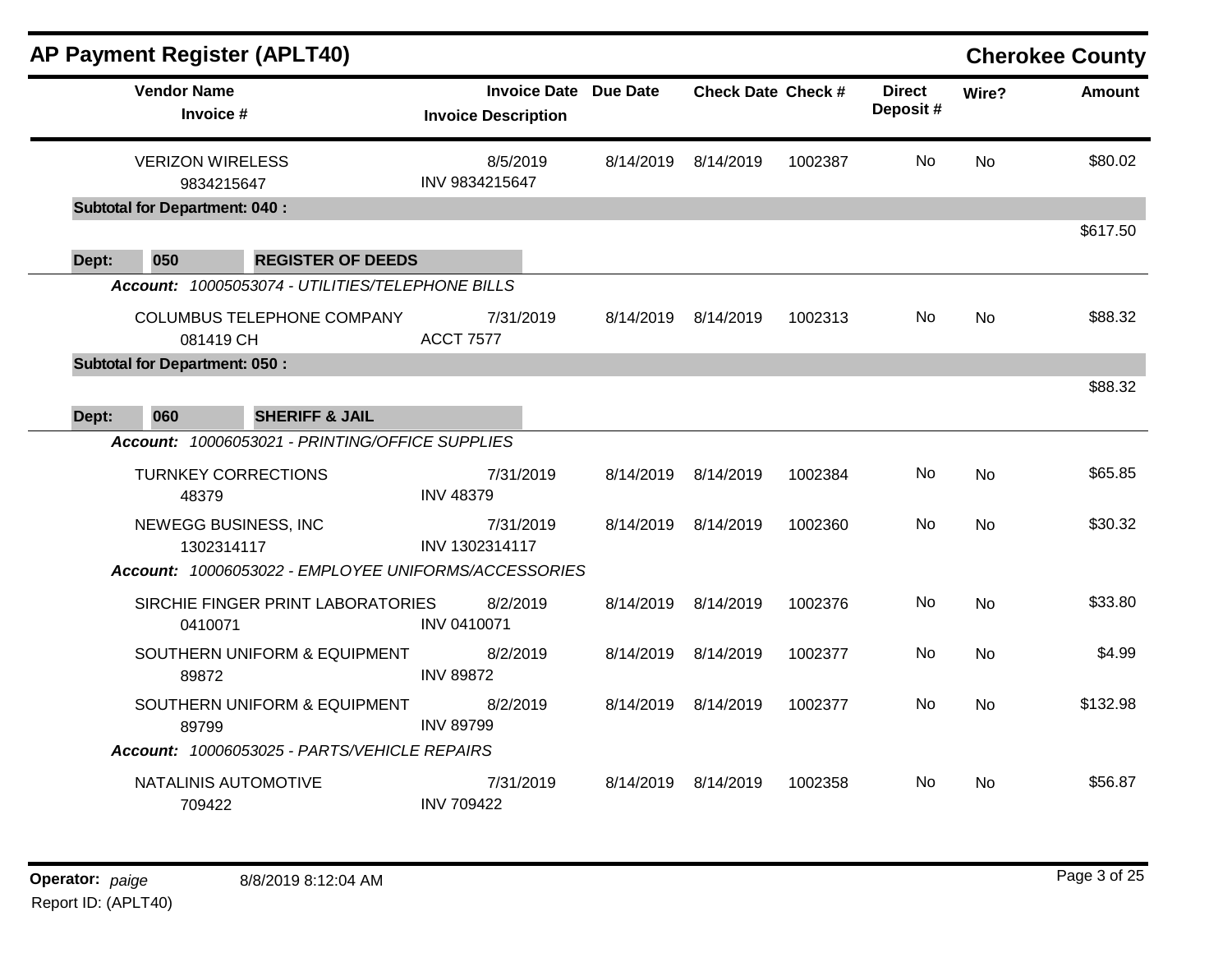| <b>Vendor Name</b><br>Invoice #            | <b>Invoice Date Due Date</b><br><b>Invoice Description</b> | <b>Check Date Check #</b> |         | <b>Direct</b><br>Deposit# | Wire?          | Amount     |
|--------------------------------------------|------------------------------------------------------------|---------------------------|---------|---------------------------|----------------|------------|
| NATALINIS AUTOMOTIVE<br>710152             | 8/1/2019<br><b>INV 710152</b>                              | 8/14/2019 8/14/2019       | 1002357 | No                        | <b>No</b>      | \$35.56    |
| NATALINIS AUTOMOTIVE<br>710381             | 8/5/2019<br><b>INV 710381</b>                              | 8/14/2019 8/14/2019       | 1002357 | No.                       | No.            | \$72.74    |
| NATALINIS AUTOMOTIVE<br>709978             | 7/31/2019<br><b>INV 709978</b>                             | 8/14/2019 8/14/2019       | 1002358 | No                        | No             | \$955.65   |
| NATALINIS AUTOMOTIVE<br>709914             | 7/31/2019<br><b>INV 709914</b>                             | 8/14/2019 8/14/2019       | 1002357 | No                        | N <sub>o</sub> | \$214.97   |
| NATALINIS AUTOMOTIVE<br>709531             | 7/31/2019<br><b>INV 709531</b>                             | 8/14/2019 8/14/2019       | 1002358 | No.                       | No             | \$92.72    |
| NATALINIS AUTOMOTIVE<br>709632             | 7/31/2019<br><b>INV 709632</b>                             | 8/14/2019 8/14/2019       | 1002358 | No.                       | No.            | \$25.21    |
| LKQ MID AMERICA AUTO PARTS<br>108676884    | 8/1/2019<br>INV 108676884                                  | 8/14/2019 8/14/2019       | 1002349 | <b>No</b>                 | No             | \$158.18   |
| FULL SERVICE AUTOMOTIVE<br>081419 SH       | 8/2/2019<br>2018 DODGE RAM                                 | 8/14/2019 8/14/2019       | 1002331 | No.                       | No.            | \$1,134.70 |
| FULL SERVICE AUTOMOTIVE<br>081419          | 8/2/2019<br><b>INV IVC0092343</b>                          | 8/14/2019 8/14/2019       | 1002331 | No                        | <b>No</b>      | \$243.53   |
| NATALINIS AUTOMOTIVE<br>709447             | 7/31/2019<br><b>INV 709447</b>                             | 8/14/2019 8/14/2019       | 1002358 | No.                       | <b>No</b>      | \$61.51    |
| Account: 10006053040 - JANITORIAL SUPPLIES |                                                            |                           |         |                           |                |            |
| <b>HENRY KRAFT INC</b><br>287369           | 7/31/2019<br><b>INV 287369</b>                             | 8/14/2019 8/14/2019       | 1002335 | No                        | No             | \$746.49   |
| <b>HENRY KRAFT INC</b><br>288156           | 8/5/2019<br><b>INV 288156</b>                              | 8/14/2019 8/14/2019       | 1002335 | No.                       | No             | \$628.56   |
| <b>HENRY KRAFT INC</b><br>288037           | 8/2/2019<br><b>INV 288037</b>                              | 8/14/2019 8/14/2019       | 1002335 | No.                       | No.            | \$216.68   |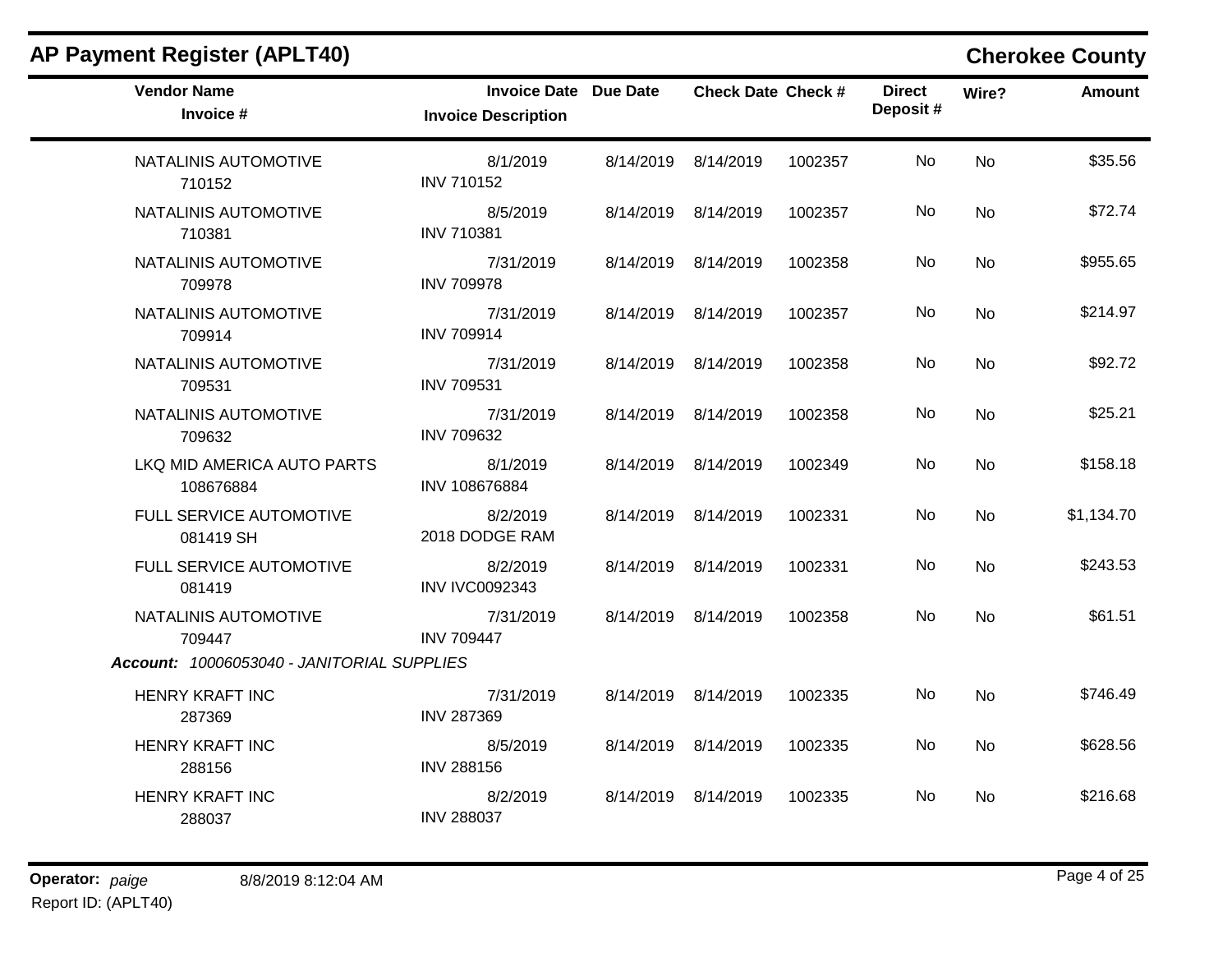| <b>AP Payment Register (APLT40)</b>                                                    |                                                            |           |                           |         |                           |           | <b>Cherokee County</b> |
|----------------------------------------------------------------------------------------|------------------------------------------------------------|-----------|---------------------------|---------|---------------------------|-----------|------------------------|
| <b>Vendor Name</b><br>Invoice #                                                        | <b>Invoice Date Due Date</b><br><b>Invoice Description</b> |           | <b>Check Date Check #</b> |         | <b>Direct</b><br>Deposit# | Wire?     | <b>Amount</b>          |
| Account: 10006053068 - OTHER COMMODITIES                                               |                                                            |           |                           |         |                           |           |                        |
| <b>COLUMBUS VETERINARY CLINIC</b><br>Z1406712<br>Account: 10006053071 - COMMUNICATIONS | 7/31/2019<br><b>INV Z1406712</b>                           |           | 8/14/2019 8/14/2019       | 1002314 | No.                       | <b>No</b> | \$208.90               |
| DXRACER USA LLC<br>00072<br>Account: 10006053072 - GAS, ELECTRIC, WATER                | 7/31/2019<br><b>INV 00072</b>                              |           | 8/14/2019 8/14/2019       | 1002323 | No                        | <b>No</b> | \$790.20               |
| EMPIRE DISTRICT ELECTRIC COMPANY<br>ELEC0000011501                                     | 7/31/2019<br>INV ELEC0000011501                            |           | 8/14/2019 8/14/2019       | 1002326 | No                        | <b>No</b> | \$180.00               |
| <b>CITY OF COLUMBUS</b><br>081419 SH                                                   | 8/5/2019<br>ACCT 095241001                                 |           | 8/14/2019 8/14/2019       | 1002306 | No                        | <b>No</b> | \$110.00               |
| Account: 10006053074 - TELEPHONE BILLS                                                 |                                                            |           |                           |         |                           |           |                        |
| AT&T<br>081419                                                                         | 8/5/2019<br>ACCT 0305179815001                             |           | 8/14/2019 8/14/2019       | 1002288 | No                        | <b>No</b> | \$21.78                |
| COLUMBUS TELEPHONE COMPANY<br>081419                                                   | 7/31/2019<br><b>ACCT 2963</b>                              |           | 8/14/2019 8/14/2019       | 1002313 | No.                       | No        | \$1,702.45             |
| Account: 10006053080 - MAINTENANCE/BLDGS & GROUNDS                                     |                                                            |           |                           |         |                           |           |                        |
| BUTCH'S PEST CONTROL SERVICE<br>17767670                                               | 7/31/2019<br><b>INV 17767670</b>                           | 8/14/2019 | 8/14/2019                 | 1002289 | No.                       | No        | \$75.00                |
| <b>CDL ELECTRIC</b><br>W10173                                                          | 8/2/2019<br><b>INV W10173</b>                              |           | 8/14/2019 8/14/2019       | 1002292 | No.                       | <b>No</b> | \$2,587.04             |
| <b>CHARM-TEX INC</b><br>0196096                                                        | 7/31/2019<br><b>INV 0196096</b>                            |           | 8/14/2019 8/14/2019       | 1002297 | No                        | No        | \$103.40               |
| <b>CINTAS FIRE PROTECTION</b><br>OF58615470                                            | 7/31/2019<br>INV OF58615470                                |           | 8/14/2019 8/14/2019       | 1002304 | No                        | <b>No</b> | \$960.33               |
| JOPLIN SUPPLY COMPANY<br>S4371900.001                                                  | 8/5/2019<br>INV S4371900.001                               |           | 8/14/2019 8/14/2019       | 1002340 | No                        | <b>No</b> | \$665.50               |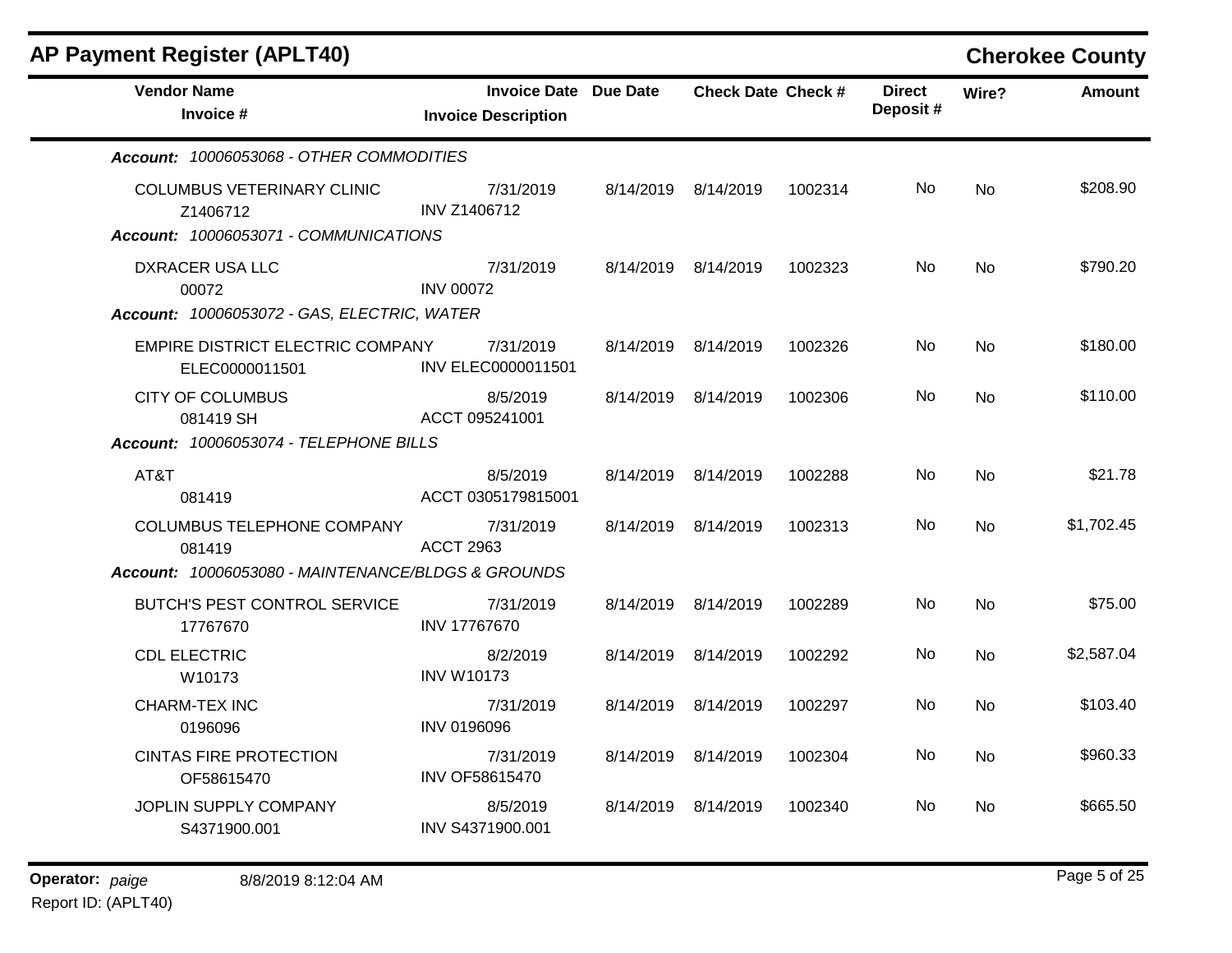| <b>AP Payment Register (APLT40)</b>                                                 |                                                            |           |                           |         |                           |           | <b>Cherokee County</b> |
|-------------------------------------------------------------------------------------|------------------------------------------------------------|-----------|---------------------------|---------|---------------------------|-----------|------------------------|
| <b>Vendor Name</b><br>Invoice #                                                     | <b>Invoice Date Due Date</b><br><b>Invoice Description</b> |           | <b>Check Date Check #</b> |         | <b>Direct</b><br>Deposit# | Wire?     | <b>Amount</b>          |
| RJ KOOL COMPANY - KANSAS CITY<br>0909867                                            | 7/31/2019<br><b>INV 0909867</b>                            | 8/14/2019 | 8/14/2019                 | 1002371 | No                        | <b>No</b> | \$568.86               |
| TRUE VALUE COLUMBUS<br>A382079<br>Account: 10006053088 - CLASSES/TRAINING FEES      | 7/31/2019<br><b>TRANS A382079</b>                          | 8/14/2019 | 8/14/2019                 | 1002382 | No                        | No        | \$189.00               |
| CITY OF JOPLIN<br>57607<br>Account: 10006053737 - INMATE PERSONAL ITEMS             | 8/2/2019<br>INV 57607, POLICE PS TRAINING CTR              |           | 8/14/2019 8/14/2019       | 1002308 | No                        | No        | \$350.00               |
| CITY TELE COIN COMPANY INC<br>19879                                                 | 7/31/2019<br><b>INV 19879</b>                              |           | 8/14/2019 8/14/2019       | 1002309 | No                        | No        | \$2,500.00             |
| <b>TURNKEY CORRECTIONS</b><br>114620190715C                                         | 7/31/2019<br>INV 114620190715C                             |           | 8/14/2019 8/14/2019       | 1002384 | No                        | No        | \$3,040.95             |
| Account: 10006053786 - INMATE MEDICAL<br>ADVANCED CORRECTIONAL HEALTHCARE,<br>87972 | 7/31/2019<br><b>INV 87972</b>                              |           | 8/14/2019 8/14/2019       | 1002285 | No                        | No        | \$174.17               |
| <b>Subtotal for Department: 060:</b><br><b>DISTRICT COURT</b><br>070<br>Dept:       |                                                            |           |                           |         |                           |           | \$19,138.89            |
| Account: 10007053021 - PRINTING/OFFICE SUPPLIES                                     |                                                            |           |                           |         |                           |           |                        |
| <b>OLIVER KENT LYNCH</b><br>081419<br>Account: 10007053028 - COMPUTER SUPPLIES      | 8/5/2019<br>REIMBURSEMENT/FRAMES                           | 8/14/2019 | 8/14/2019                 | 1002363 | No                        | No        | \$46.02                |
| ADVANTAGE COMPUTER ENTERPRISES IN<br>71825                                          | 8/5/2019<br><b>INV 71825</b>                               | 8/14/2019 | 8/14/2019                 | 1002286 | No.                       | No.       | \$1,290.00             |
| Account: 10007053029 - MISC SUPPLIES                                                |                                                            |           |                           |         |                           |           |                        |
| REDWOOD TOXICOLOGY LABORATORY, IN<br>10904820196                                    | 8/5/2019<br>INV 10904820196                                |           | 8/14/2019 8/14/2019       | 1002370 | No                        | No        | \$49.50                |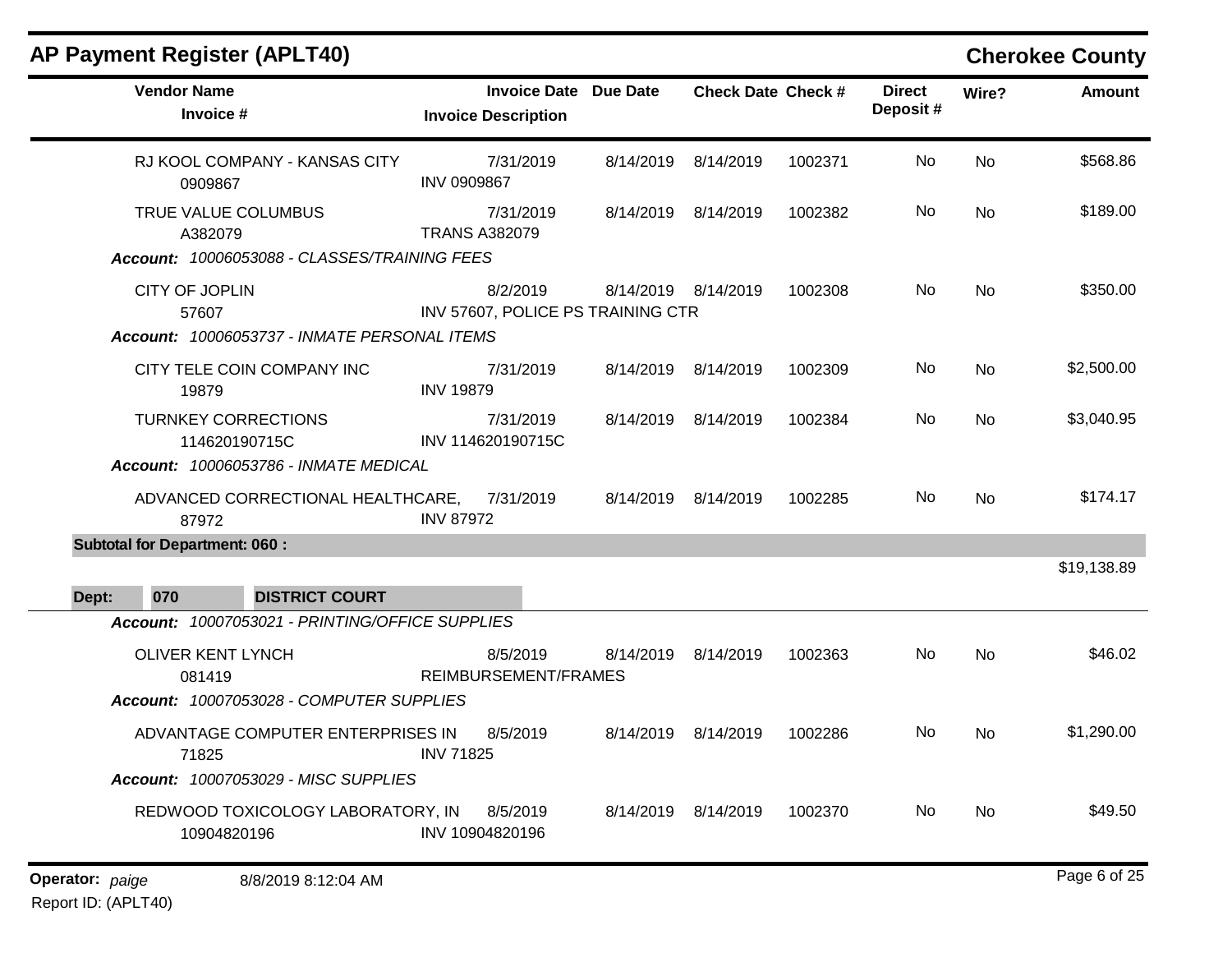|       | <b>AP Payment Register (APLT40)</b>             |                                      |                                       |                           |         |                           |           | <b>Cherokee County</b> |
|-------|-------------------------------------------------|--------------------------------------|---------------------------------------|---------------------------|---------|---------------------------|-----------|------------------------|
|       | <b>Vendor Name</b><br>Invoice #                 | <b>Invoice Description</b>           | <b>Invoice Date Due Date</b>          | <b>Check Date Check #</b> |         | <b>Direct</b><br>Deposit# | Wire?     | <b>Amount</b>          |
|       | Account: 10007053074 - TELEPHONE BILLS          |                                      |                                       |                           |         |                           |           |                        |
|       | <b>COLUMBUS TELEPHONE COMPANY</b><br>081419 CH  | 7/31/2019<br><b>ACCT 7577</b>        |                                       | 8/14/2019 8/14/2019       | 1002313 | No                        | <b>No</b> | \$495.62               |
|       | Account: 10007053083 - EQUIPMENT LEASE/RENTAL   |                                      |                                       |                           |         |                           |           |                        |
|       | COPY PRODUCTS INC<br>294958                     | 8/5/2019<br><b>INV 294958</b>        |                                       | 8/14/2019 8/14/2019       | 1002316 | No                        | <b>No</b> | \$173.25               |
|       | <b>CULLIGAN OF JOPLIN</b><br>147729             | 8/5/2019<br><b>INV 147729</b>        |                                       | 8/14/2019 8/14/2019       | 1002321 | No.                       | <b>No</b> | \$10.90                |
|       | Account: 10007053089 - OTHER CONTRACTUAL        |                                      |                                       |                           |         |                           |           |                        |
|       | <b>MELANIE BINGHAM</b><br>081419                | 8/5/2019                             | 8/14/2019<br>MONTHLY ATTY/CO CONTRACT | 8/14/2019                 | 1002353 | No                        | <b>No</b> | \$2,750.00             |
|       | JOANNA L DERFELT<br>081419                      | 8/5/2019                             | 8/14/2019<br>MONTHLY ATTY/CO CONTRACT | 8/14/2019                 | 1002337 | No.                       | <b>No</b> | \$2,750.00             |
|       | CANDACE BREWSTER GAYOSO<br>081419               | 8/5/2019                             | 8/14/2019<br>MONTHLY ATTY/CO CONTRACT | 8/14/2019                 | 1002291 | No.                       | <b>No</b> | \$2,750.00             |
|       | <b>DOUGLAS ROPER STEELE</b><br>081419           | 8/5/2019                             | 8/14/2019<br>MONTHLY ATTY/CO CONTRACT | 8/14/2019                 | 1002322 | No                        | <b>No</b> | \$2,750.00             |
|       | <b>Subtotal for Department: 070:</b>            |                                      |                                       |                           |         |                           |           |                        |
|       |                                                 |                                      |                                       |                           |         |                           |           | \$13,065.29            |
| Dept: | 080<br><b>COURTHOUSE</b>                        |                                      |                                       |                           |         |                           |           |                        |
|       | Account: 10008053021 - PRINTING/OFFICE SUPPLIES |                                      |                                       |                           |         |                           |           |                        |
|       | PITNEY BOWES PURCHASE POWER<br>081419           | 8/5/2019<br>ACCT 8000-9000-0557-1587 |                                       | 8/14/2019 8/14/2019       | 1002364 | No.                       | <b>No</b> | \$6,284.47             |
|       | Account: 10008053042 - BREAKROOM SUPPLIES       |                                      |                                       |                           |         |                           |           |                        |
|       | <b>CULLIGAN OF JOPLIN</b><br>147764             | 7/31/2019<br><b>INV 147764</b>       |                                       | 8/14/2019 8/14/2019       | 1002321 | No.                       | <b>No</b> | \$30.70                |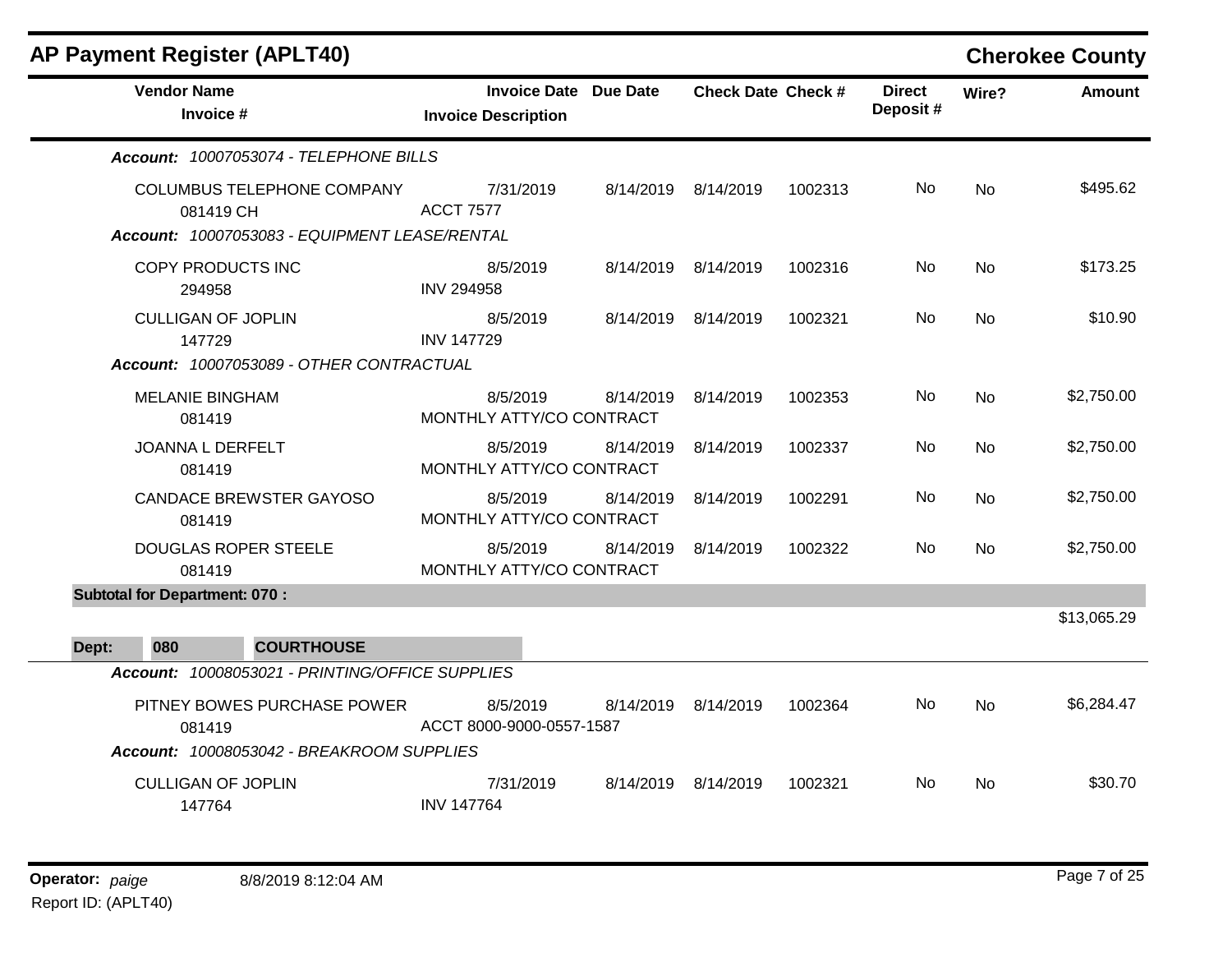| <b>Vendor Name</b><br>Invoice #                    | <b>Invoice Date Due Date</b><br><b>Invoice Description</b> | <b>Check Date Check #</b> |         | <b>Direct</b><br>Deposit# | Wire?     | Amount     |
|----------------------------------------------------|------------------------------------------------------------|---------------------------|---------|---------------------------|-----------|------------|
|                                                    |                                                            |                           |         |                           |           |            |
| <b>CULLIGAN OF JOPLIN</b>                          | 8/2/2019                                                   | 8/14/2019 8/14/2019       | 1002321 | No                        | <b>No</b> | \$6.50     |
| 148711                                             | <b>INV 148711</b>                                          |                           |         |                           |           |            |
| Account: 10008053074 - UTILITIES/TELEPHONE BILLS   |                                                            |                           |         |                           |           |            |
| COLUMBUS TELEPHONE COMPANY                         | 7/31/2019                                                  | 8/14/2019 8/14/2019       | 1002313 | No.                       | No        | \$1,017.14 |
| 081419 CH                                          | <b>ACCT 7577</b>                                           |                           |         |                           |           |            |
| Account: 10008053079 - MAINT/REPAIRS MACH/EQUIP    |                                                            |                           |         |                           |           |            |
| <b>C&amp;H HEATING &amp; COOLING</b>               | 7/31/2019                                                  | 8/14/2019 8/14/2019       | 1002290 | No.                       | <b>No</b> | \$270.00   |
| 9551CS                                             | <b>INV 9551CS</b>                                          |                           |         |                           |           |            |
| Account: 10008053080 - MAINTENANCE/BLDGS & GROUNDS |                                                            |                           |         |                           |           |            |
| COVERT ELECTRIC MACHINERY INC                      | 8/6/2019                                                   | 8/14/2019 8/14/2019       | 1002317 | No.                       | No        | \$189.67   |
| 157557                                             | <b>INV 157557</b>                                          |                           |         |                           |           |            |
| <b>LIGHT BULBS &amp; BATTERIES</b>                 | 7/31/2019                                                  | 8/14/2019 8/14/2019       | 1002348 | No.                       | No        | \$510.00   |
| 3184                                               | <b>INV 3184</b>                                            |                           |         |                           |           |            |
| QUALITY PEST CONTROL INC                           | 8/5/2019                                                   | 8/14/2019 8/14/2019       | 1002368 | No                        | <b>No</b> | \$40.00    |
| 105683                                             | INV 105683                                                 |                           |         |                           |           |            |
| TRUE VALUE COLUMBUS                                | 7/31/2019                                                  | 8/14/2019 8/14/2019       | 1002382 | No.                       | No        | \$29.94    |
| A382243                                            | <b>TRANS A382243</b>                                       |                           |         |                           |           |            |
| Account: 10008053089 - OTHER CONTRACTUAL           |                                                            |                           |         |                           |           |            |
| <b>CRAWFORD COUNTY CLERK</b>                       | 8/6/2019                                                   | 8/14/2019 8/14/2019       | 1002318 | No.                       | No        | \$879.12   |
| 081419                                             | DISTRICT CORONERS SALARY/CHEROKEE COUNTY                   |                           |         |                           |           |            |
| <b>Subtotal for Department: 080:</b>               |                                                            |                           |         |                           |           |            |
|                                                    |                                                            |                           |         |                           |           | \$9,257.54 |
| 090<br><b>EMERGENCY PREPAREDNESS</b><br>Dept:      |                                                            |                           |         |                           |           |            |
| Account: 10009053072 - GAS, ELECTRIC, WATER        |                                                            |                           |         |                           |           |            |
| EMPIRE DISTRICT ELECTRIC COMPANY                   | 7/31/2019                                                  | 8/14/2019 8/14/2019       | 1002326 | No.                       | No        | \$215.95   |
| 081419 EP                                          | ACCT 122003601                                             |                           |         |                           |           |            |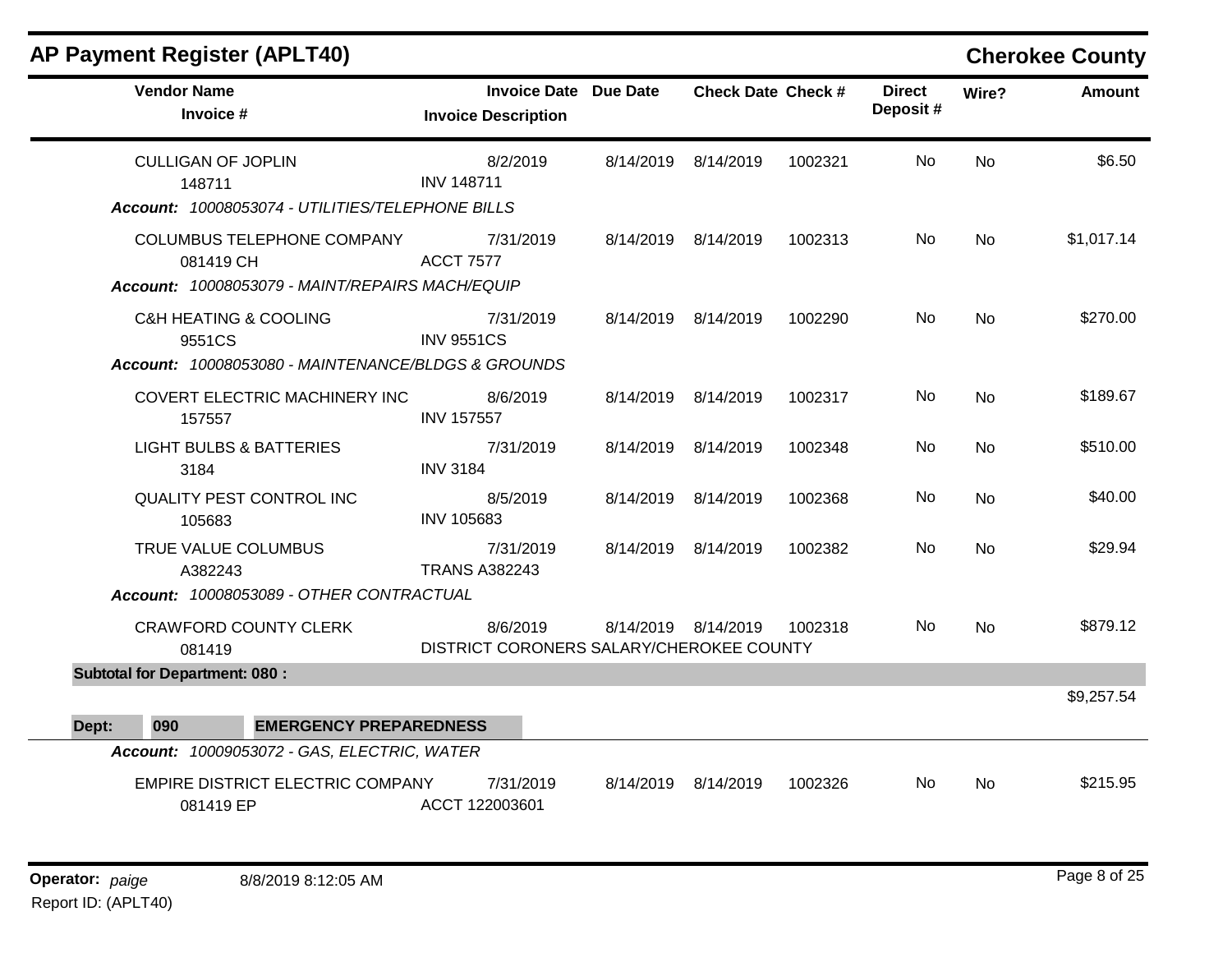|       | <b>AP Payment Register (APLT40)</b>  |                                          |                            |                     |                                                               |                           |         |                           |           | <b>Cherokee County</b> |
|-------|--------------------------------------|------------------------------------------|----------------------------|---------------------|---------------------------------------------------------------|---------------------------|---------|---------------------------|-----------|------------------------|
|       | <b>Vendor Name</b><br>Invoice #      |                                          | <b>Invoice Description</b> | <b>Invoice Date</b> | Due Date                                                      | <b>Check Date Check #</b> |         | <b>Direct</b><br>Deposit# | Wire?     | <b>Amount</b>          |
|       | 081419                               | HEARTLAND ELECTRIC COOPERATIVE INC       | ACCT 50891200              | 8/5/2019            | 8/14/2019                                                     | 8/14/2019                 | 1002334 | No                        | <b>No</b> | \$49.35                |
|       |                                      | Account: 10009053074 - TELEPHONE BILLS   |                            |                     |                                                               |                           |         |                           |           |                        |
|       | 081419 CH                            | COLUMBUS TELEPHONE COMPANY               | <b>ACCT 7577</b>           | 7/31/2019           | 8/14/2019 8/14/2019                                           |                           | 1002313 | No.                       | No        | \$86.82                |
|       | <b>Subtotal for Department: 090:</b> |                                          |                            |                     |                                                               |                           |         |                           |           |                        |
|       |                                      |                                          |                            |                     |                                                               |                           |         |                           |           | \$352.12               |
| Dept: | 095                                  | <b>HUMAN RESOURCE</b>                    |                            |                     |                                                               |                           |         |                           |           |                        |
|       |                                      | Account: 10009553074 - TELEPHONE BILLS   |                            |                     |                                                               |                           |         |                           |           |                        |
|       |                                      | COLUMBUS TELEPHONE COMPANY               |                            | 7/31/2019           | 8/14/2019                                                     | 8/14/2019                 | 1002313 | No.                       | <b>No</b> | \$39.65                |
|       | 081419 CH                            |                                          | <b>ACCT 7577</b>           |                     |                                                               |                           |         |                           |           |                        |
|       | <b>Subtotal for Department: 095:</b> |                                          |                            |                     |                                                               |                           |         |                           |           |                        |
|       |                                      |                                          |                            |                     |                                                               |                           |         |                           |           | \$39.65                |
| Dept: | 130                                  | <b>RECREATION</b>                        |                            |                     |                                                               |                           |         |                           |           |                        |
|       |                                      | <b>Account: 10013053599 - RECREATION</b> |                            |                     |                                                               |                           |         |                           |           |                        |
|       | <b>WEIR SENIOR CENTER</b>            |                                          |                            | 7/31/2019           | 8/14/2019                                                     | 8/14/2019                 | 1002389 | No                        | <b>No</b> | \$500.00               |
|       | 081419                               |                                          |                            |                     | <b>COMMISSION CARLISLE-FRAZIER DONATION</b>                   |                           |         |                           |           |                        |
|       | <b>CITY OF GALENA</b><br>081419      |                                          |                            | 7/31/2019           | 8/14/2019 8/14/2019<br>COMMISSIONER CARLISLE-FRAZIER DONATION |                           | 1002307 | No                        | <b>No</b> | \$500.00               |
|       | <b>Subtotal for Department: 130:</b> |                                          |                            |                     |                                                               |                           |         |                           |           |                        |
|       |                                      |                                          |                            |                     |                                                               |                           |         |                           |           | \$1,000.00             |
| Dept: | 150                                  | <b>COMPUTER PROGRAMMING</b>              |                            |                     |                                                               |                           |         |                           |           |                        |
|       |                                      | Account: 10015053074 - TELEPHONE BILLS   |                            |                     |                                                               |                           |         |                           |           |                        |
|       | 081419 CH                            | COLUMBUS TELEPHONE COMPANY               | <b>ACCT 7577</b>           | 7/31/2019           | 8/14/2019                                                     | 8/14/2019                 | 1002313 | No.                       | <b>No</b> | \$110.00               |
|       |                                      | Account: 10015053089 - OTHER CONTRACTUAL |                            |                     |                                                               |                           |         |                           |           |                        |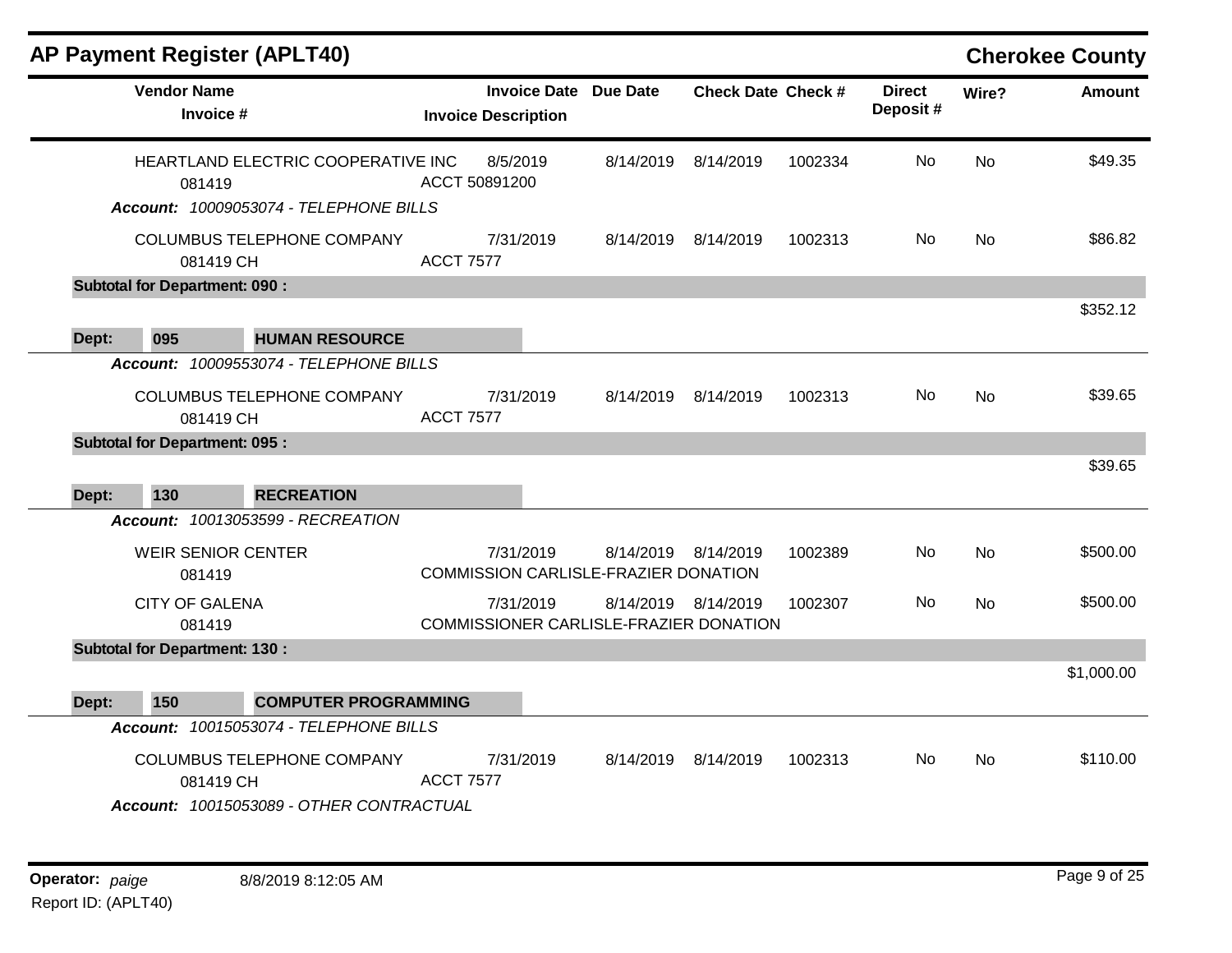| <b>AP Payment Register (APLT40)</b>                                               |                                                            |           |                           |         |                           |           | <b>Cherokee County</b> |
|-----------------------------------------------------------------------------------|------------------------------------------------------------|-----------|---------------------------|---------|---------------------------|-----------|------------------------|
| <b>Vendor Name</b><br>Invoice #                                                   | <b>Invoice Date Due Date</b><br><b>Invoice Description</b> |           | <b>Check Date Check #</b> |         | <b>Direct</b><br>Deposit# | Wire?     | <b>Amount</b>          |
| NEX-TECH<br>081419                                                                | 8/5/2019<br>ACCT 403167                                    | 8/14/2019 | 8/14/2019                 | 1002361 | No                        | <b>No</b> | \$2.50                 |
| <b>STRONGHOLD DATA</b><br>30358                                                   | 8/1/2019<br><b>INV 30358</b>                               |           | 8/14/2019 8/14/2019       | 1002379 | No                        | No        | \$4,415.90             |
| <b>Subtotal for Department: 150:</b>                                              |                                                            |           |                           |         |                           |           |                        |
| 190<br>911 MAPPING<br>Dept:                                                       |                                                            |           |                           |         |                           |           | \$4,528.40             |
| Account: 10019053074 - TELEPHONE BILLS<br>COLUMBUS TELEPHONE COMPANY<br>081419 CH | 7/31/2019<br><b>ACCT 7577</b>                              | 8/14/2019 | 8/14/2019                 | 1002313 | No                        | No        | \$86.85                |
| <b>Subtotal for Department: 190 :</b>                                             |                                                            |           |                           |         |                           |           |                        |
| Dept:<br>330<br><b>DEPT OFFICE SUPPLY</b>                                         |                                                            |           |                           |         |                           |           | \$86.85                |
| Account: 10033053622 - SHERIFF OFFICE SUPPLY                                      |                                                            |           |                           |         |                           |           |                        |
| FOUR STATE PRINTING<br>1057678                                                    | 7/31/2019<br><b>INV 1057678</b>                            |           | 8/14/2019 8/14/2019       | 1002330 | No                        | <b>No</b> | \$225.00               |
| QUILL CORPORATION<br>8957006                                                      | 8/5/2019<br><b>INV 8957006</b>                             | 8/14/2019 | 8/14/2019                 | 1002369 | No                        | <b>No</b> | \$31.58                |
| <b>FOUR STATE PRINTING</b><br>10579                                               | 7/31/2019<br><b>INV 10579</b>                              | 8/14/2019 | 8/14/2019                 | 1002330 | No.                       | <b>No</b> | \$25.00                |
| ETTINGER'S OFFICE SUPPLY<br>5199990                                               | 7/31/2019<br>INV 5199990                                   | 8/14/2019 | 8/14/2019                 | 1002328 | No                        | No        | \$129.79               |
| <b>CINTAS CORP</b><br>8404236253                                                  | 8/5/2019<br>INV 8404236253                                 |           | 8/14/2019 8/14/2019       | 1002303 | No                        | <b>No</b> | \$255.64               |
| <b>QUILL CORPORATION</b><br>8951759                                               | 8/5/2019<br>INV 8951759                                    |           | 8/14/2019 8/14/2019       | 1002369 | No                        | <b>No</b> | \$277.70               |
| Account: 10033053623 - TREASURER OFFICE SUPPLY                                    |                                                            |           |                           |         |                           |           |                        |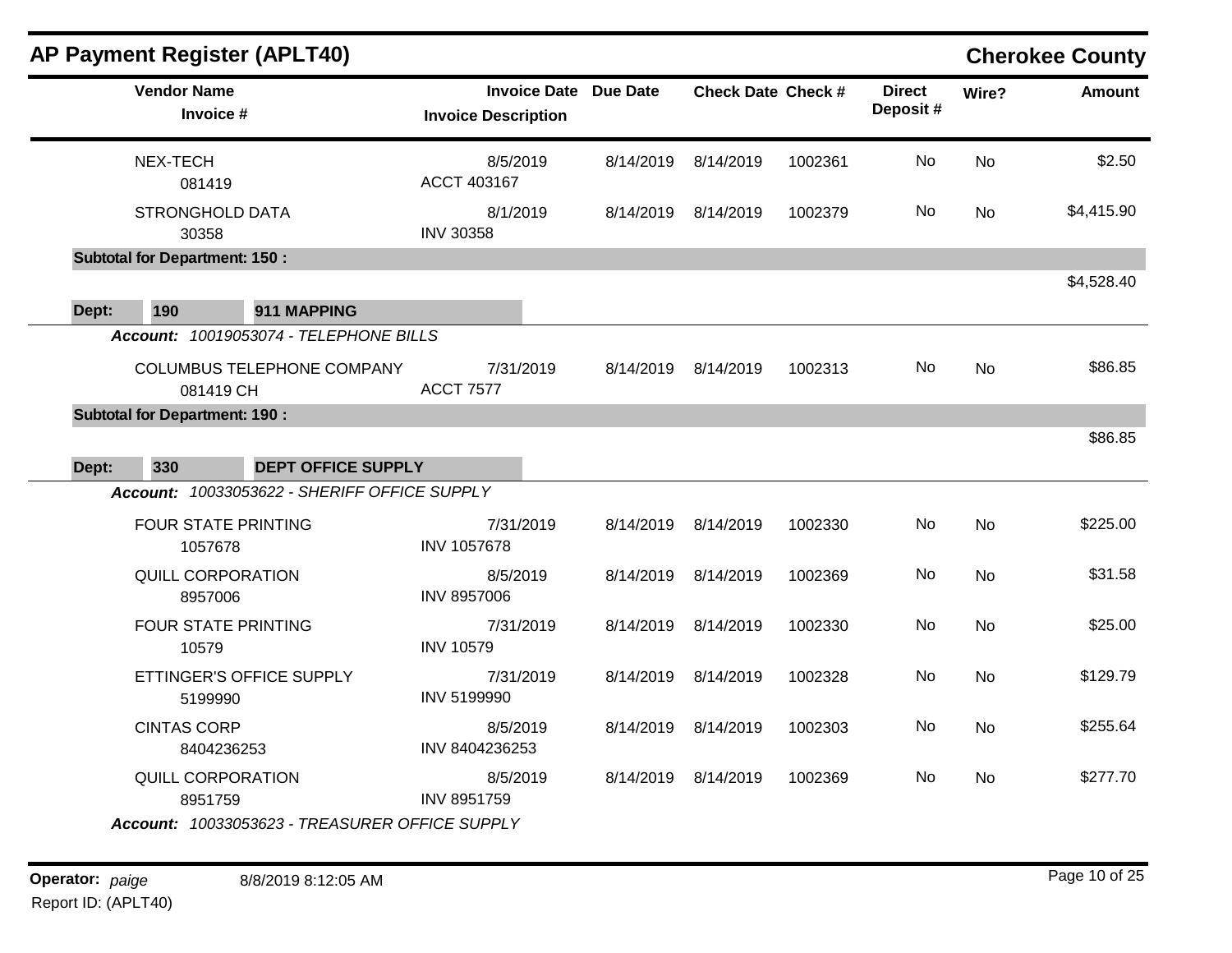|       | <b>AP Payment Register (APLT40)</b> |                                                                          |                                                            |           |                           |         |                           |           | <b>Cherokee County</b> |
|-------|-------------------------------------|--------------------------------------------------------------------------|------------------------------------------------------------|-----------|---------------------------|---------|---------------------------|-----------|------------------------|
|       |                                     | <b>Vendor Name</b><br>Invoice #                                          | <b>Invoice Date Due Date</b><br><b>Invoice Description</b> |           | <b>Check Date Check #</b> |         | <b>Direct</b><br>Deposit# | Wire?     | <b>Amount</b>          |
|       |                                     | ETTINGER'S OFFICE SUPPLY<br>5202580<br>Account: 10033053631 - COURTHOUSE | 8/5/2019<br>INV 5202580                                    | 8/14/2019 | 8/14/2019                 | 1002328 | No                        | <b>No</b> | \$245.96               |
|       |                                     | ETTINGER'S OFFICE SUPPLY<br>5200430                                      | 7/31/2019<br>INV 5200430                                   |           | 8/14/2019 8/14/2019       | 1002328 | No.                       | <b>No</b> | \$132.60               |
|       |                                     | <b>Subtotal for Department: 330:</b>                                     |                                                            |           |                           |         |                           |           |                        |
|       |                                     |                                                                          |                                                            |           |                           |         |                           |           | \$1,323.27             |
|       | <b>Subtotal for Fund: 100:</b>      |                                                                          |                                                            |           |                           |         |                           |           |                        |
| Fund: | 110                                 | <b>ROAD AND BRIDGE</b>                                                   |                                                            |           |                           |         |                           |           | \$51,888.41            |
| Dept: | 000                                 | <b>NON-DEPARTMENTAL</b>                                                  |                                                            |           |                           |         |                           |           |                        |
|       |                                     | Account: 11000053031 - DIESEL FUEL                                       |                                                            |           |                           |         |                           |           |                        |
|       |                                     | MFA OIL - NEOSHO 1055<br>1218658 HWY                                     | 7/31/2019<br>INV #1218658                                  |           | 8/14/2019 8/14/2019       | 1002355 | No                        | <b>No</b> | \$1,148.81             |
|       |                                     | MFA OIL - NEOSHO 1055<br>1224379 HWY                                     | 8/6/2019<br>INV #1224379                                   | 8/14/2019 | 8/14/2019                 | 1002355 | No.                       | <b>No</b> | \$1,946.39             |
|       |                                     | MFA OIL - NEOSHO 1055<br>12134886 HWY                                    | 7/26/2019<br>INV #1213486                                  | 8/14/2019 | 8/14/2019                 | 1002355 | No.                       | <b>No</b> | \$962.82               |
|       |                                     | MFA OIL - NEOSHO 1055<br>1212832 HWY                                     | 7/25/2019<br>INV #1212832                                  | 8/14/2019 | 8/14/2019                 | 1002355 | No.                       | <b>No</b> | \$1,587.15             |
|       |                                     | MFA OIL - NEOSHO 1055<br>1223319 HWY                                     | 8/5/2019<br>INV #1223319                                   |           | 8/14/2019 8/14/2019       | 1002355 | No.                       | No.       | \$614.61               |
|       |                                     | MFA OIL - NEOSHO 1055<br>1223329 HWY                                     | 8/5/2019<br>INV #1223329                                   | 8/14/2019 | 8/14/2019                 | 1002355 | No.                       | <b>No</b> | \$1,577.77             |
|       |                                     | MFA OIL - NEOSHO 1055<br>1218656 HWY                                     | 7/31/2019<br>INV #1218656                                  |           | 8/14/2019 8/14/2019       | 1002355 | No.                       | <b>No</b> | \$580.09               |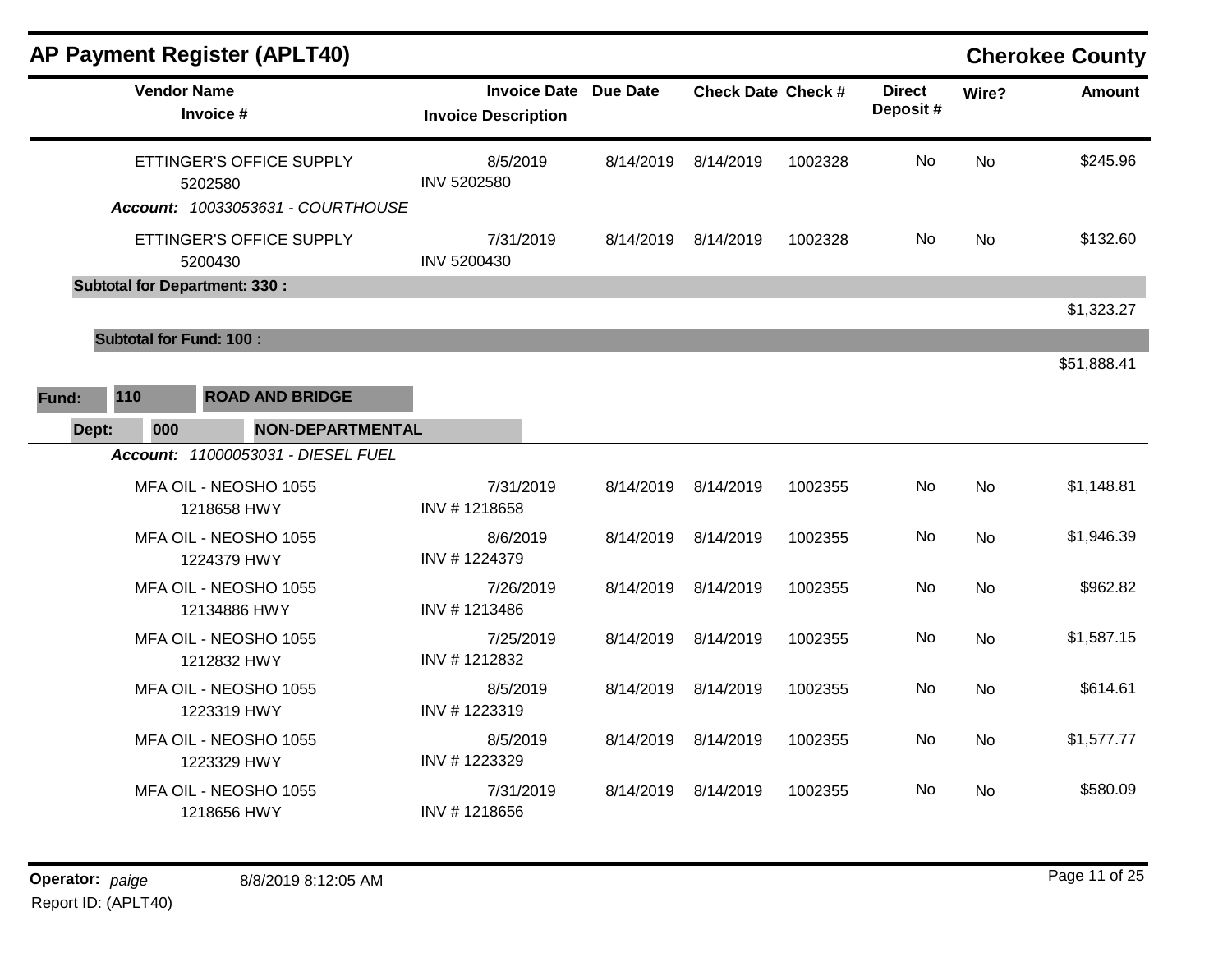| <b>Vendor Name</b><br>Invoice #                                                           | <b>Invoice Date Due Date</b><br><b>Invoice Description</b> | <b>Check Date Check #</b> |         | <b>Direct</b><br>Deposit# | Wire?     | Amount   |
|-------------------------------------------------------------------------------------------|------------------------------------------------------------|---------------------------|---------|---------------------------|-----------|----------|
| MFA OIL - NEOSHO 1055<br>1219065 HWY<br>Account: 11000053033 - TIRES                      | 7/31/2019<br>INV #1219065                                  | 8/14/2019 8/14/2019       | 1002355 | No.                       | No.       | \$634.34 |
| KANSASLAND TIRE OF PITTSBURG<br>182808293 HWY                                             | 8/1/2019<br>Acct #182808293                                | 8/14/2019 8/14/2019       | 1002343 | No.                       | <b>No</b> | \$13.41  |
| PURCELL TIRE & RUBBER COMPANY<br>2632762 HWY<br>Account: 11000053042 - BREAKROOM SUPPLIES | 7/23/2019<br>INV # 2632762                                 | 8/14/2019 8/14/2019       | 1002367 | No.                       | <b>No</b> | \$650.00 |
| APPLEMARKET<br>3607060 HWY                                                                | 7/29/2019<br>INV #3607060                                  | 8/14/2019 8/14/2019       | 1002287 | No.                       | <b>No</b> | \$6.43   |
| SAFETY FIRST SUPPLY CO LLC<br>19-71779 HWY                                                | 7/31/2019<br>INV #19-71779                                 | 8/14/2019 8/14/2019       | 1002374 | No.                       | <b>No</b> | \$141.55 |
| Account: 11000053074 - UTILITIES/TELEPHONE BILLS                                          |                                                            |                           |         |                           |           |          |
| <b>US CELLULAR</b><br>0321498905 HWY                                                      | 7/20/2019<br>INV # 0321498905                              | 8/14/2019 8/14/2019       | 1002385 | No                        | <b>No</b> | \$52.65  |
| <b>CITY OF COLUMBUS</b><br>08-88010-00 HWY 2                                              | 7/30/2019<br>ACCT # 08-88010-00                            | 8/14/2019 8/14/2019       | 1002305 | No.                       | <b>No</b> | \$110.00 |
| COLUMBUS TELEPHONE COMPANY<br>2586- AUG HWY                                               | 7/29/2019<br>#2586                                         | 8/14/2019 8/14/2019       | 1002313 | No.                       | <b>No</b> | \$230.18 |
| Account: 11000053075 - DUES/SUBSCRIPTIONS                                                 |                                                            |                           |         |                           |           |          |
| <b>MERCY JOPLIN</b><br>611658581 HWY                                                      | 7/27/2019<br>INV #611658581                                | 8/14/2019 8/14/2019       | 1002354 | No.                       | <b>No</b> | \$91.00  |
| Account: 11000053079 - MACHINERY/EQUIPMENT                                                |                                                            |                           |         |                           |           |          |
| MUNICIPAL INDUSTRIAL SUPPLY<br>3052 HWY                                                   | 7/25/2019<br>INV #3052                                     | 8/14/2019 8/14/2019       | 1002356 | No.                       | <b>No</b> | \$86.45  |
| NATALINIS AUTOMOTIVE<br>710203 HWY                                                        | 7/31/2019<br>INV #710203                                   | 8/14/2019 8/14/2019       | 1002357 | No.                       | <b>No</b> | \$64.38  |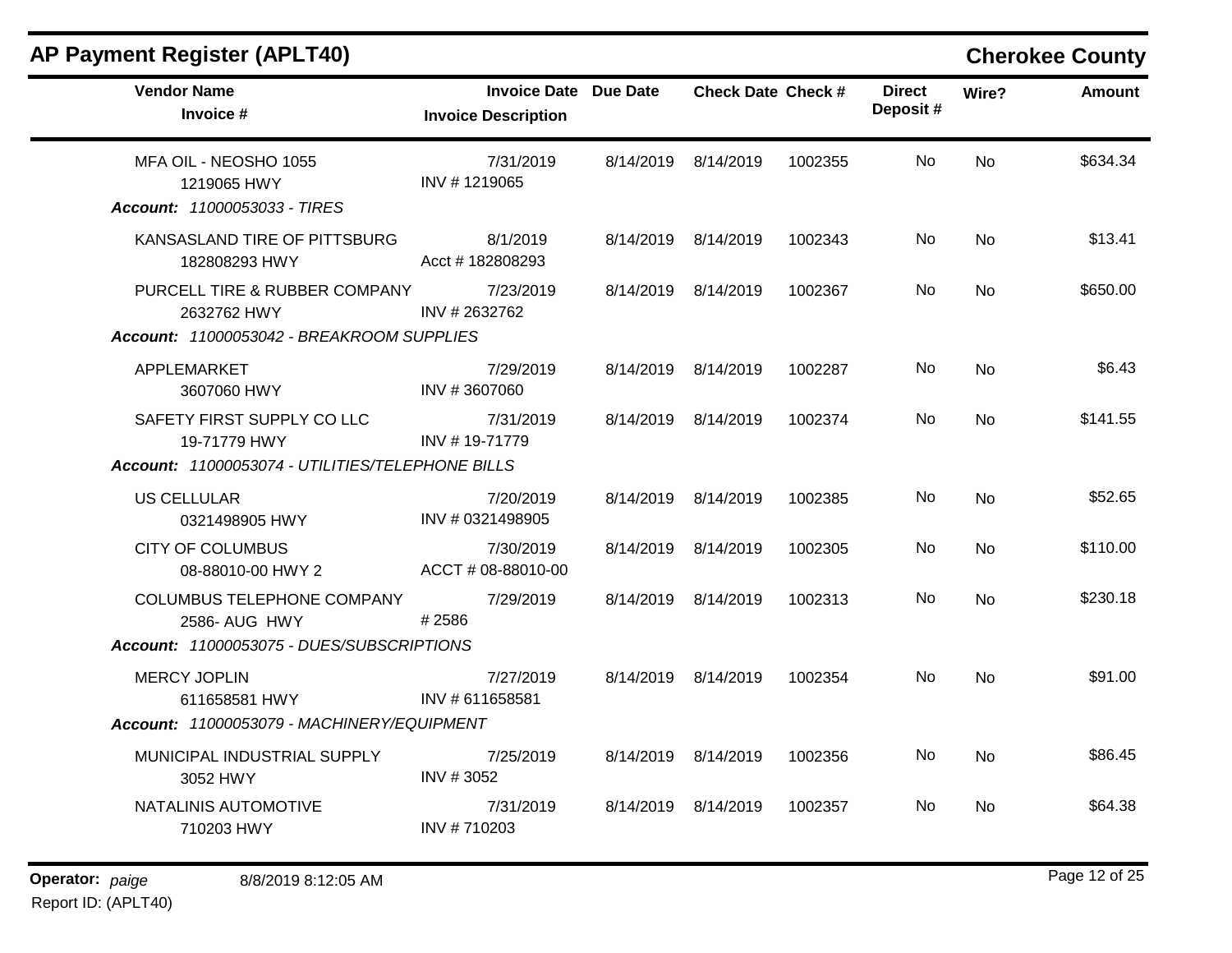| <b>Vendor Name</b><br>Invoice #               | <b>Invoice Date Due Date</b><br><b>Invoice Description</b> |                     | <b>Check Date Check #</b> |         | <b>Direct</b><br>Deposit# | Wire?          | <b>Amount</b> |
|-----------------------------------------------|------------------------------------------------------------|---------------------|---------------------------|---------|---------------------------|----------------|---------------|
| NATALINIS AUTOMOTIVE<br>710438 HWY            | 8/2/2019<br>INV #710438                                    | 8/14/2019           | 8/14/2019                 | 1002358 | No.                       | <b>No</b>      | (\$0.60)      |
| NATALINIS AUTOMOTIVE<br>709667 HWY            | 7/25/2019<br>INV #709667                                   | 8/14/2019 8/14/2019 |                           | 1002358 | No.                       | N <sub>o</sub> | \$14.96       |
| NATALINIS AUTOMOTIVE<br>709790 HWY            | 7/26/2019<br>INV #709790                                   | 8/14/2019 8/14/2019 |                           | 1002358 | No                        | <b>No</b>      | \$17.96       |
| NATALINIS AUTOMOTIVE<br>709943 HWY            | 7/29/2019<br>INV #709943                                   | 8/14/2019           | 8/14/2019                 | 1002357 | No                        | No             | \$56.93       |
| JOPLIN FREIGHTLINER SALES INC<br>180951 HWY   | 7/19/2019<br>INV #180951                                   | 8/14/2019 8/14/2019 |                           | 1002339 | No.                       | N <sub>o</sub> | \$505.78      |
| JOPLIN FREIGHTLINER SALES INC<br>56829006 HWY | 8/6/2019<br>INV #56829006                                  | 8/14/2019           | 8/14/2019                 | 1002339 | No                        | <b>No</b>      | \$63.00       |
| NATALINIS AUTOMOTIVE<br>710393 HWY            | 8/2/2019<br>INV #710393                                    | 8/14/2019 8/14/2019 |                           | 1002357 | No.                       | N <sub>o</sub> | \$52.14       |
| <b>KIRKLAND</b><br>69560 HWY                  | 8/5/2019<br>ACCT # 69560                                   | 8/14/2019           | 8/14/2019                 | 1002345 | No.                       | <b>No</b>      | \$56.00       |
| NATALINIS AUTOMOTIVE<br>709523 HWY            | 7/24/2019<br>INV #709523                                   | 8/14/2019           | 8/14/2019                 | 1002358 | No                        | <b>No</b>      | \$31.48       |
| NATALINIS AUTOMOTIVE<br>710412 HWY            | 8/2/2019<br>INV #710412                                    | 8/14/2019 8/14/2019 |                           | 1002357 | No.                       | N <sub>o</sub> | \$6.58        |
| JOHN FABICK TRACTOR CO<br>PIJ00369353 HWY     | 8/5/2019<br>INV # PIJ00369353                              | 8/14/2019           | 8/14/2019                 | 1002338 | No                        | <b>No</b>      | \$12.05       |
| JOHN FABICK TRACTOR CO<br>PIJ00369354 HWY     | 8/5/2019<br>INV # PIJ00369354                              | 8/14/2019           | 8/14/2019                 | 1002338 | No                        | <b>No</b>      | \$93.42       |
| JOHN FABICK TRACTOR CO<br>PIJ00369355 HWY     | 8/5/2019<br>INV # PIJ00369355                              | 8/14/2019 8/14/2019 |                           | 1002338 | No.                       | No             | \$62.28       |
| JOHN FABICK TRACTOR CO<br>PIJ00369356 HWY     | 8/5/2019<br>INV # PIJ00369356                              | 8/14/2019           | 8/14/2019                 | 1002338 | No.                       | No.            | \$294.74      |

**Operator:** paige 8/8/2019 8:12:05 AM **Page 13 of 25** Report ID: (APLT40)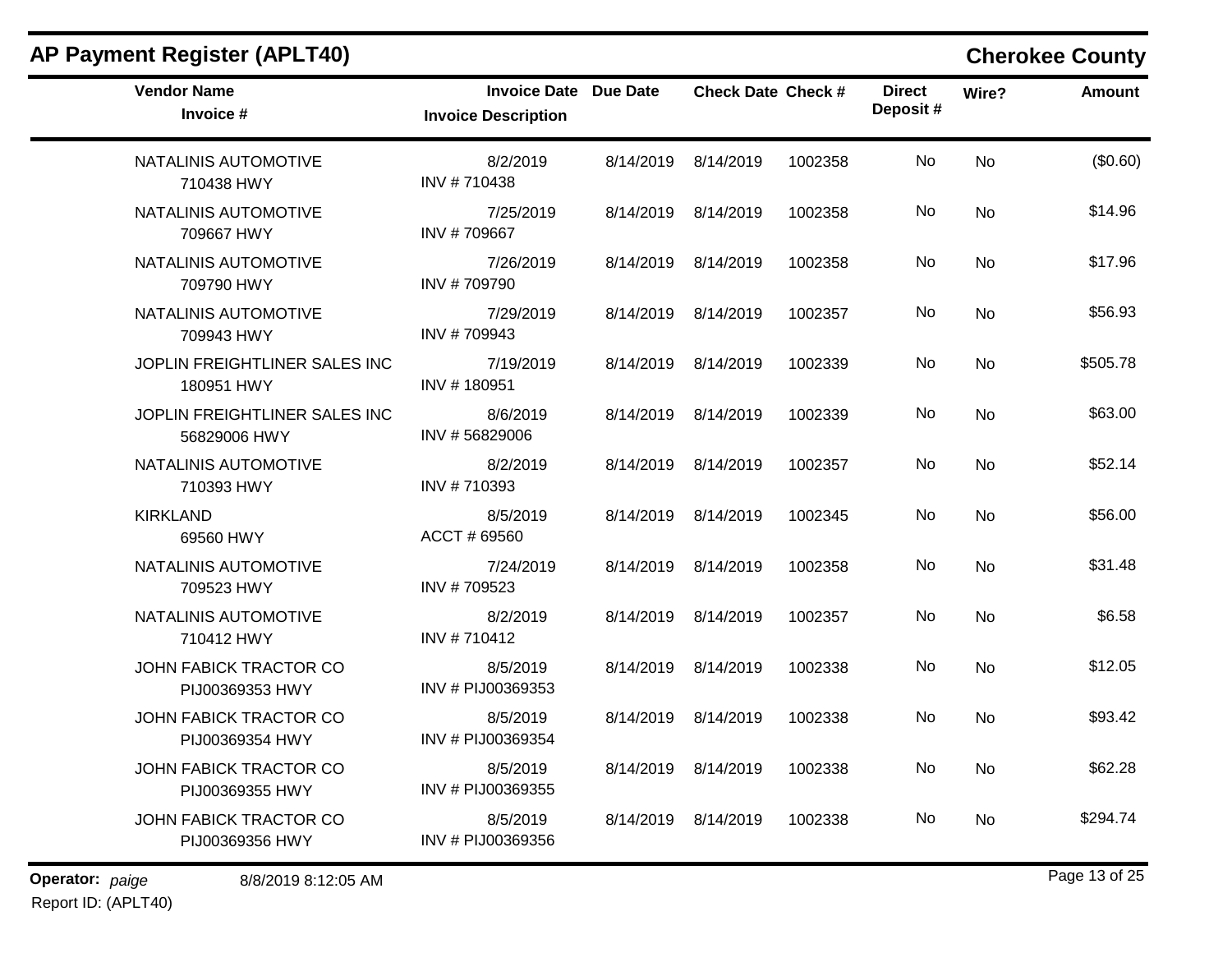| <b>Vendor Name</b><br>Invoice #                  | <b>Invoice Date Due Date</b><br><b>Invoice Description</b> | <b>Check Date Check #</b> |         | <b>Direct</b><br>Deposit# | Wire?          | Amount     |
|--------------------------------------------------|------------------------------------------------------------|---------------------------|---------|---------------------------|----------------|------------|
| JOHN FABICK TRACTOR CO<br>PIJ00368643 HWY        | 7/25/2019<br>INV # PIJ00368643                             | 8/14/2019 8/14/2019       | 1002338 | No.                       | <b>No</b>      | \$315.56   |
| <b>FLEETPRIDE</b><br>31864008 HWY                | 7/23/2019<br>INV #31864008                                 | 8/14/2019 8/14/2019       | 1002329 | No                        | <b>No</b>      | \$182.92   |
| JOPLIN FREIGHTLINER SALES INC<br>181105 HWY      | 8/5/2019<br>INV #181105                                    | 8/14/2019 8/14/2019       | 1002339 | No                        | <b>No</b>      | \$339.65   |
| PRODUCTIVITY PLUS ACCOUNT<br>181142905276 HWY    | 7/29/2019<br>6035181142905276                              | 8/14/2019 8/14/2019       | 1002366 | No                        | No             | \$3,125.43 |
| <b>CONMAT</b><br>2186 HWY                        | 7/31/2019<br>INV #2186                                     | 8/14/2019 8/14/2019       | 1002315 | No.                       | No             | \$8,648.00 |
| <b>HAROLD DEPENBUSCH</b><br>507664 HWY           | 7/25/2019<br>INV #507664                                   | 8/14/2019 8/14/2019       | 1002333 | No                        | <b>No</b>      | \$100.00   |
| JOHN FABICK TRACTOR CO<br>PIJ00368491 HWY        | 7/23/2019<br>INV # PIJ00368491                             | 8/14/2019 8/14/2019       | 1002338 | No                        | No             | \$12.05    |
| JOHN FABICK TRACTOR CO<br>SIJ00095528 HWY        | 7/24/2019<br>INV # SIJ00095528                             | 8/14/2019 8/14/2019       | 1002338 | No                        | <b>No</b>      | \$289.00   |
| NATALINIS AUTOMOTIVE<br>709614 HWY               | 7/25/2019<br>INV #709614                                   | 8/14/2019 8/14/2019       | 1002358 | No                        | <b>No</b>      | \$61.49    |
| <b>JOHN FABICK TRACTOR CO</b><br>PIJ00369352 HWY | 8/5/2019<br>INV # PIJ00369352                              | 8/14/2019 8/14/2019       | 1002338 | No.                       | N <sub>o</sub> | \$504.99   |
| NATALINIS AUTOMOTIVE<br>709435 HWY               | 7/23/2019<br>INV #709435                                   | 8/14/2019 8/14/2019       | 1002358 | No.                       | <b>No</b>      | \$32.76    |
| TRUE VALUE COLUMBUS<br>A382157 HWY               | 7/25/2019<br>INV # A382157                                 | 8/14/2019 8/14/2019       | 1002382 | No.                       | <b>No</b>      | \$10.33    |
| <b>HERITAGE TRACTOR</b><br>10431157 HWY          | 7/24/2019<br>INV #10431157                                 | 8/14/2019 8/14/2019       | 1002336 | No.                       | No             | \$643.44   |
| <b>LEONARD VANATTA</b><br>262473 HWY             | 7/25/2019<br>INV #262473                                   | 8/14/2019 8/14/2019       | 1002347 | No                        | No.            | \$4.62     |

**Operator:** paige 8/8/2019 8:12:05 AM Report ID: (APLT40)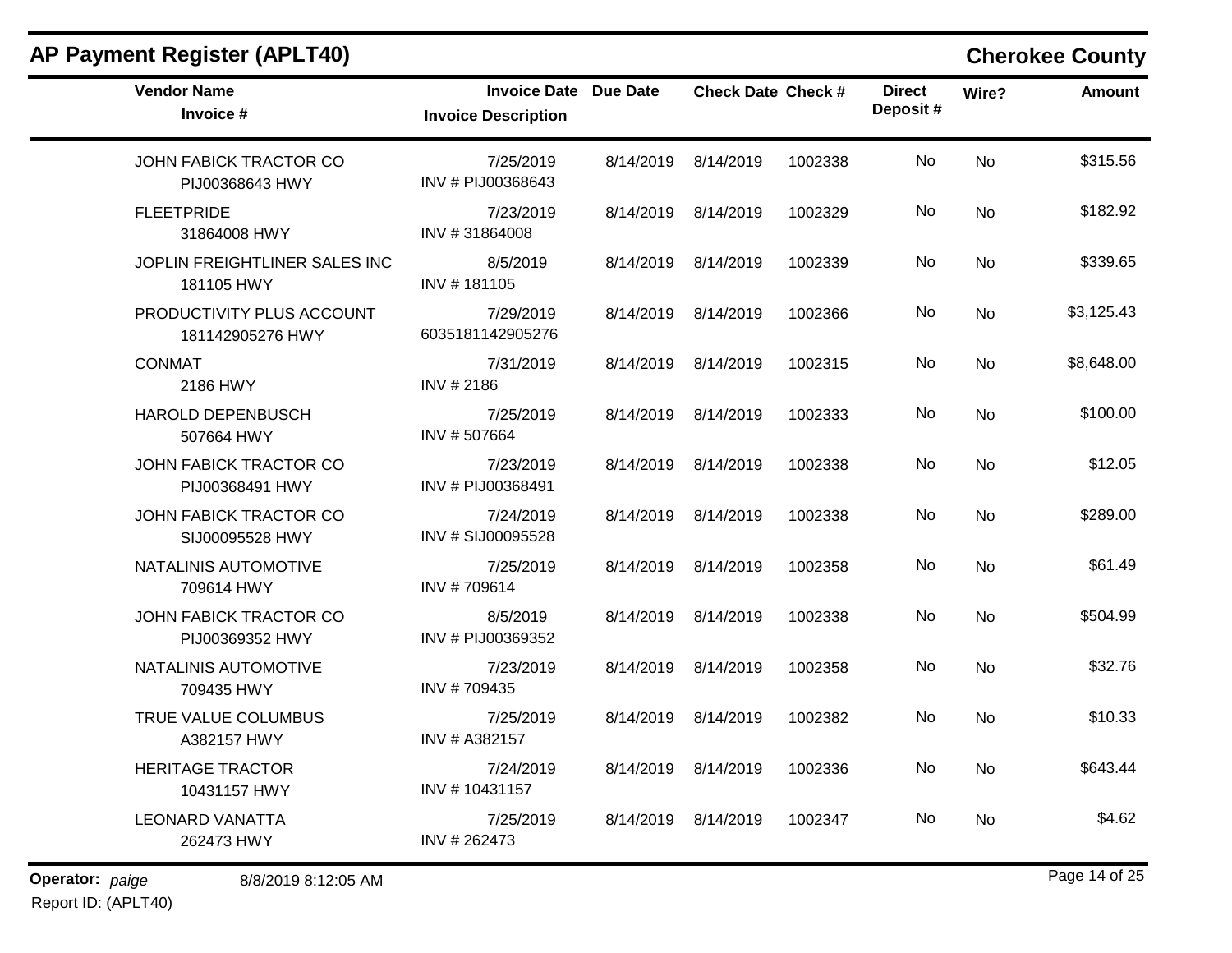| <b>Vendor Name</b><br>Invoice #                    | Invoice Date Due Date<br><b>Invoice Description</b> | <b>Check Date Check #</b> |         | <b>Direct</b><br>Deposit# | Wire?     | Amount     |
|----------------------------------------------------|-----------------------------------------------------|---------------------------|---------|---------------------------|-----------|------------|
| NATALINIS AUTOMOTIVE<br>709427 HWY                 | 7/23/2019<br>INV #709427                            | 8/14/2019 8/14/2019       | 1002358 | No                        | <b>No</b> | \$0.19     |
| NATALINIS AUTOMOTIVE<br>710153 HWY                 | 7/31/2019<br>INV #710153                            | 8/14/2019 8/14/2019       | 1002357 | No                        | <b>No</b> | \$11.84    |
| NATALINIS AUTOMOTIVE<br>710275 HWY                 | 8/1/2019<br>INV #710275                             | 8/14/2019 8/14/2019       | 1002357 | No.                       | <b>No</b> | \$248.61   |
| NEPTUNE RADIATOR & AUTO REPAIR<br>26948 HWY        | 8/1/2019<br>INV #26948                              | 8/14/2019 8/14/2019       | 1002359 | No                        | <b>No</b> | \$797.87   |
| NEPTUNE RADIATOR & AUTO REPAIR<br>26861 HWY        | 7/23/2019<br>INV #26861                             | 8/14/2019 8/14/2019       | 1002359 | No                        | <b>No</b> | \$122.06   |
| <b>POWERPLAN</b><br>87002-40937 HWY 2              | 7/31/2019<br>ACCT#                                  | 8/14/2019 8/14/2019       | 1002365 | No                        | <b>No</b> | \$6,277.09 |
| JOHN FABICK TRACTOR CO<br>PIJ00369146 HWY          | 8/1/2019<br>INV # PIJ00369146                       | 8/14/2019 8/14/2019       | 1002338 | No                        | No        | \$329.16   |
| NATALINIS AUTOMOTIVE<br>709423 HWY                 | 7/23/2019<br>INV #709423                            | 8/14/2019 8/14/2019       | 1002358 | No                        | <b>No</b> | \$5.49     |
| NATALINIS AUTOMOTIVE<br>709415 HWY                 | 7/23/2019<br>INV #709415                            | 8/14/2019 8/14/2019       | 1002358 | No.                       | <b>No</b> | \$13.27    |
| NATALINIS AUTOMOTIVE<br>710159 HWY                 | 7/31/2019<br>INV #710159                            | 8/14/2019 8/14/2019       | 1002357 | No.                       | <b>No</b> | \$2.40     |
| Account: 11000053080 - MAINTENANCE/BLDGS & GROUNDS |                                                     |                           |         |                           |           |            |
| CLEAN THE UNIFORM CO JOPLIN<br>20078488 HWY        | 7/29/2019<br>INV #20078488                          | 8/14/2019 8/14/2019       | 1002310 | No.                       | <b>No</b> | \$117.77   |
| CLEAN THE UNIFORM CO JOPLIN<br>20077136 HWY        | 7/22/2019<br>INV #20077136                          | 8/14/2019 8/14/2019       | 1002310 | No                        | No        | \$1.95     |
| <b>Subtotal for Department: 000:</b>               |                                                     |                           |         |                           |           |            |

\$33,962.69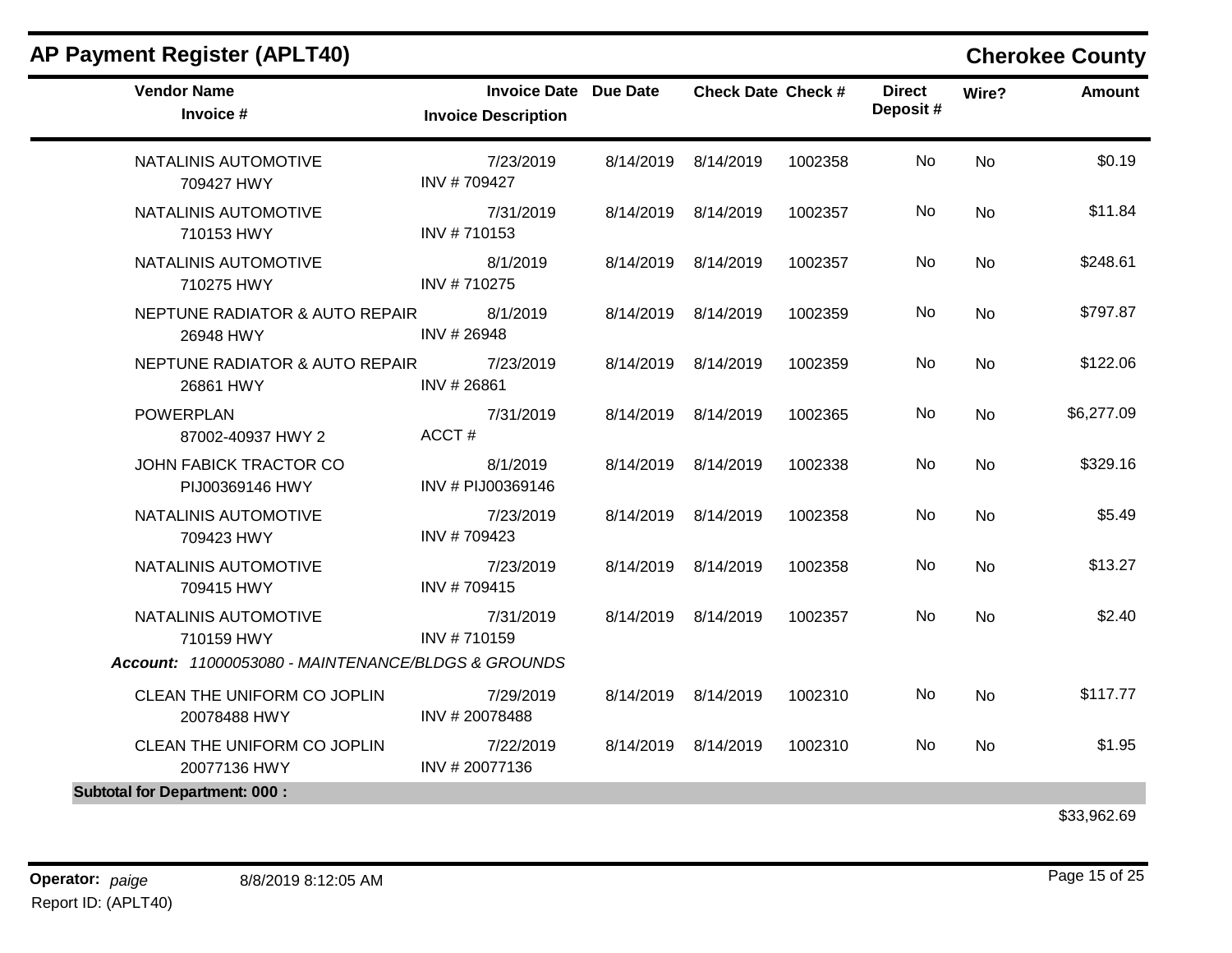|                 |                                                                               | <b>AP Payment Register (APLT40)</b>             |                                                            |           |                           |         |                           |           | <b>Cherokee County</b> |
|-----------------|-------------------------------------------------------------------------------|-------------------------------------------------|------------------------------------------------------------|-----------|---------------------------|---------|---------------------------|-----------|------------------------|
|                 | <b>Vendor Name</b>                                                            | Invoice #                                       | <b>Invoice Date Due Date</b><br><b>Invoice Description</b> |           | <b>Check Date Check #</b> |         | <b>Direct</b><br>Deposit# | Wire?     | <b>Amount</b>          |
|                 | <b>Subtotal for Fund: 110:</b>                                                |                                                 |                                                            |           |                           |         |                           |           |                        |
| Fund:           | 130                                                                           | <b>NOXIOUS WEED</b>                             |                                                            |           |                           |         |                           |           | \$33,962.69            |
| Dept:           | 000                                                                           | <b>NON-DEPARTMENTAL</b>                         |                                                            |           |                           |         |                           |           |                        |
|                 |                                                                               | Account: 13000053002 - SALARIES                 |                                                            |           |                           |         |                           |           |                        |
|                 | <b>CECIL VERNON BROWN</b><br>081419<br>Account: 13000053074 - TELEPHONE BILLS |                                                 | 8/5/2019<br><b>CONTRACT LABOR</b>                          | 8/14/2019 | 8/14/2019                 | 1002293 | No                        | No        | \$934.40               |
|                 | COLUMBUS TELEPHONE COMPANY<br>081419 NOX<br>Account: 13000053141 - CHEMICALS  |                                                 | 7/31/2019<br><b>ACCT 2293</b>                              |           | 8/14/2019 8/14/2019       | 1002313 | No                        | No        | \$110.74               |
|                 |                                                                               | NUTRIEN AG SOLUTIONS<br>40071731                | 8/6/2019<br>INV 40071731                                   | 8/14/2019 | 8/14/2019                 | 1002362 | No.                       | No        | \$5,838.00             |
|                 |                                                                               | <b>Subtotal for Department: 000:</b>            |                                                            |           |                           |         |                           |           |                        |
|                 |                                                                               |                                                 |                                                            |           |                           |         |                           |           | \$6,883.14             |
| Fund:<br>Dept:  | <b>Subtotal for Fund: 130:</b><br>140<br>000                                  | <b>HEALTH</b><br><b>NON-DEPARTMENTAL</b>        |                                                            |           |                           |         |                           |           | \$6,883.14             |
|                 |                                                                               | Account: 14000053021 - PRINTING/OFFICE SUPPLIES |                                                            |           |                           |         |                           |           |                        |
|                 |                                                                               | <b>CHASE CARD SERVICES</b><br>081419            | 8/5/2019<br>ACCT 4246311970005747                          | 8/14/2019 | 8/14/2019                 | 1002298 | No.                       | No        | \$42.94                |
|                 | <b>CHASE CARD SERVICES</b><br>081419                                          |                                                 | 8/5/2019<br>ACCT 4246311970005747                          |           | 8/14/2019 8/14/2019       | 1002298 | No                        | <b>No</b> | \$41.94                |
|                 | MCCARTY'S<br>P6466800                                                         |                                                 | 8/5/2019<br><b>INV P6466800</b>                            |           | 8/14/2019 8/14/2019       | 1002352 | No                        | No        | \$75.44                |
| Operator: paige |                                                                               | 8/8/2019 8:12:05 AM                             |                                                            |           |                           |         |                           |           | Page 16 of 25          |

Report ID: (APLT40)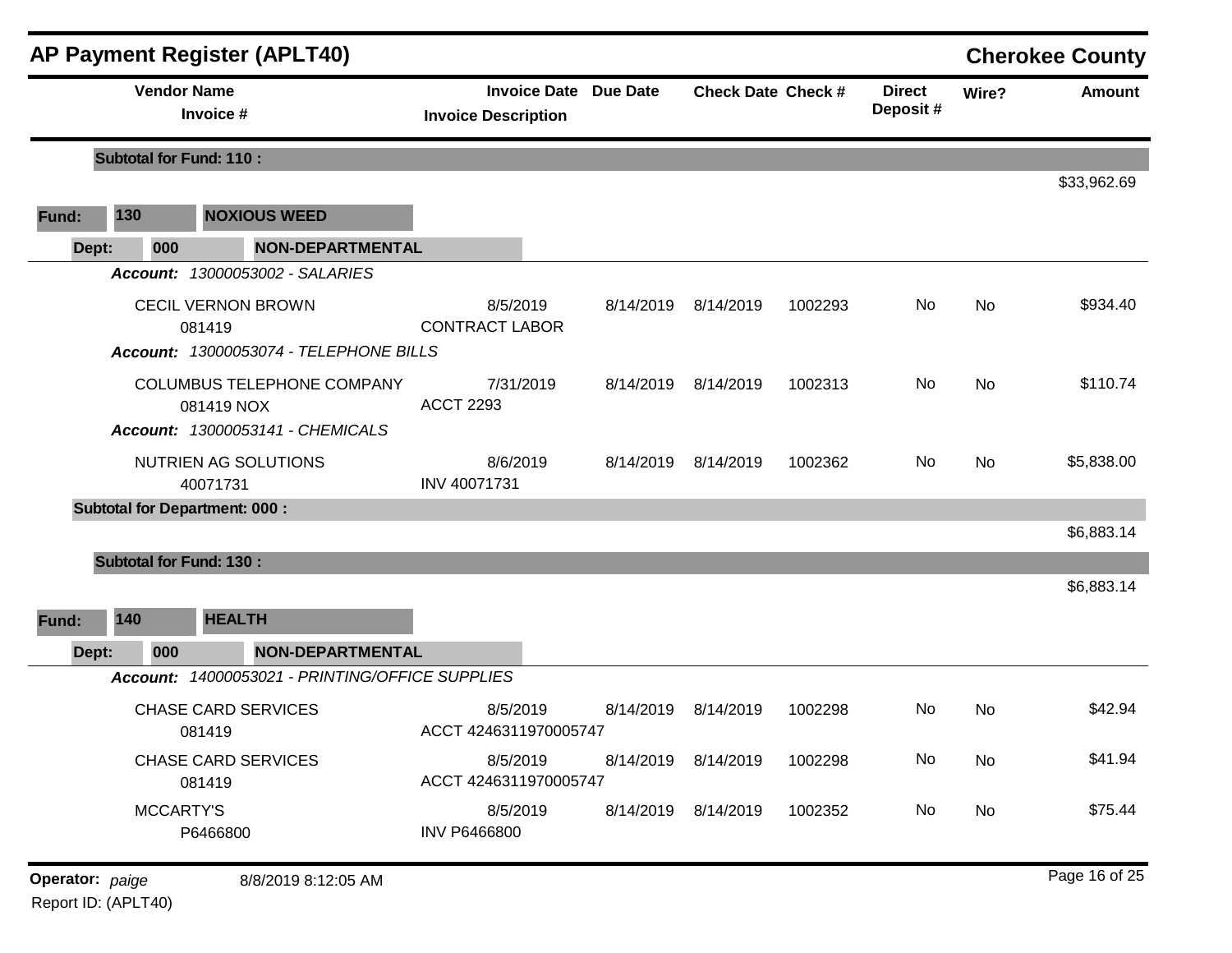| <b>AP Payment Register (APLT40)</b>                                                       |                                                            |           |                           |         |                           |           | <b>Cherokee County</b> |
|-------------------------------------------------------------------------------------------|------------------------------------------------------------|-----------|---------------------------|---------|---------------------------|-----------|------------------------|
| <b>Vendor Name</b><br>Invoice #                                                           | <b>Invoice Date Due Date</b><br><b>Invoice Description</b> |           | <b>Check Date Check #</b> |         | <b>Direct</b><br>Deposit# | Wire?     | <b>Amount</b>          |
| Account: 14000053025 - PARTS/VEHICLE REPAIRS                                              |                                                            |           |                           |         |                           |           |                        |
| <b>WEX BANK</b><br>60564398<br>Account: 14000053043 - HEALTH DEPT MED SUPPLIES            | 8/5/2019<br>INV 6054398                                    |           | 8/14/2019 8/14/2019       | 1002390 | No.                       | <b>No</b> | \$97.59                |
| <b>CHASE CARD SERVICES</b><br>081419                                                      | 8/5/2019<br>ACCT 4246311970005747                          |           | 8/14/2019 8/14/2019       | 1002298 | No                        | <b>No</b> | \$42.00                |
| <b>CHASE CARD SERVICES</b><br>081419<br>Account: 14000053072 - GAS, ELECTRIC, WATER/PHONE | 8/5/2019<br>ACCT 4246311970005747                          |           | 8/14/2019 8/14/2019       | 1002298 | No.                       | No.       | \$5.40                 |
| <b>COLUMBUS TELEPHONE COMPANY</b><br>081419 HE 1                                          | 8/5/2019<br><b>ACCT 2311</b>                               |           | 8/14/2019 8/14/2019       | 1002313 | No                        | <b>No</b> | \$50.94                |
| <b>CITY OF COLUMBUS</b><br>081419                                                         | 8/5/2019<br>ACCT 071724000                                 |           | 8/14/2019 8/14/2019       | 1002306 | No.                       | No.       | \$55.00                |
| <b>KANSAS GAS SERVICE</b><br>081419 HE                                                    | 8/5/2019<br>ACCT 510080477 1188672 27                      | 8/14/2019 | 8/14/2019                 | 1002341 | No.                       | No        | \$118.32               |
| COLUMBUS TELEPHONE COMPANY<br>081419 HE                                                   | 8/5/2019<br><b>ACCT 2060</b>                               | 8/14/2019 | 8/14/2019                 | 1002313 | No.                       | <b>No</b> | \$401.26               |
| Account: 14000053076 - PROFESSIONAL SERVICES                                              |                                                            |           |                           |         |                           |           |                        |
| CRAW-KAN TELEPHONE COOPERATIVE INC<br>081419                                              | 8/5/2019<br>ACCT 129793                                    |           | 8/14/2019 8/14/2019       | 1002320 | No.                       | <b>No</b> | \$21.25                |
| <b>QUALITY PEST CONTROL INC</b><br>081419                                                 | 8/5/2019<br><b>MONTHLY SPRAY</b>                           |           | 8/14/2019 8/14/2019       | 1002368 | No.                       | <b>No</b> | \$50.00                |
| Account: 14000053182 - CONTRACTS                                                          |                                                            |           |                           |         |                           |           |                        |
| <b>CHASE CARD SERVICES</b><br>081419                                                      | 8/5/2019<br>ACCT 4246311970005747                          |           | 8/14/2019 8/14/2019       | 1002298 | No.                       | <b>No</b> | \$34.00                |
| CRAWFORD COUNTY HEALTH DEPT<br>081419                                                     | 8/5/2019<br><b>CONTRACT LABOR</b>                          | 8/14/2019 | 8/14/2019                 | 1002319 | No.                       | No        | \$441.03               |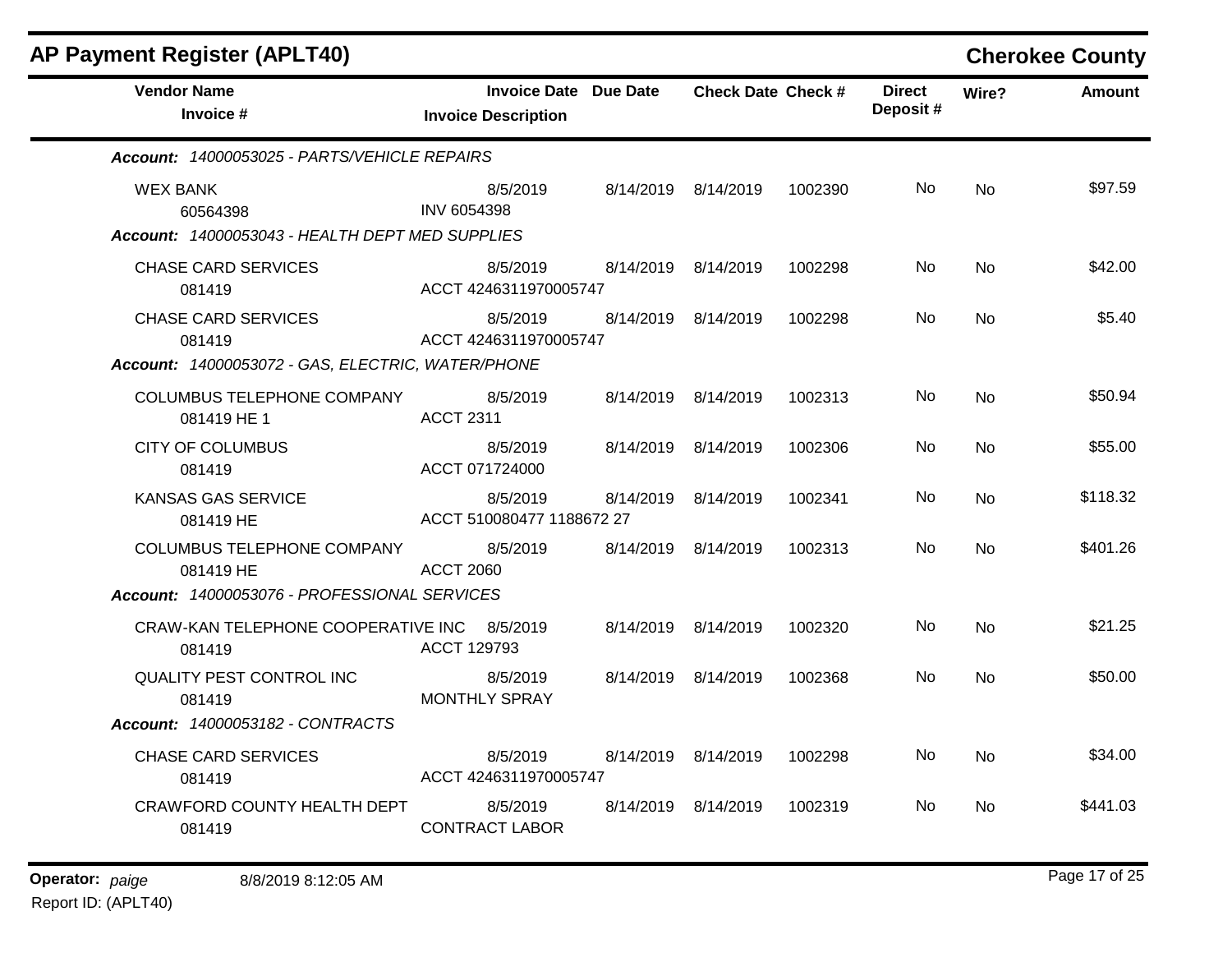|       |                                | <b>AP Payment Register (APLT40)</b>             |                                                            |                     |                           |         |                           |           | <b>Cherokee County</b> |
|-------|--------------------------------|-------------------------------------------------|------------------------------------------------------------|---------------------|---------------------------|---------|---------------------------|-----------|------------------------|
|       |                                | <b>Vendor Name</b><br>Invoice #                 | <b>Invoice Date Due Date</b><br><b>Invoice Description</b> |                     | <b>Check Date Check #</b> |         | <b>Direct</b><br>Deposit# | Wire?     | <b>Amount</b>          |
|       |                                | <b>Subtotal for Department: 000:</b>            |                                                            |                     |                           |         |                           |           |                        |
|       |                                |                                                 |                                                            |                     |                           |         |                           |           | \$1,477.11             |
|       | <b>Subtotal for Fund: 140:</b> |                                                 |                                                            |                     |                           |         |                           |           | \$1,477.11             |
| Fund: | 160                            | <b>DIRECT ELECTION</b>                          |                                                            |                     |                           |         |                           |           |                        |
| Dept: | 000                            | <b>NON-DEPARTMENTAL</b>                         |                                                            |                     |                           |         |                           |           |                        |
|       |                                | Account: 16000053021 - PRINTING/OFFICE SUPPLIES |                                                            |                     |                           |         |                           |           |                        |
|       |                                | <b>COLUMBUS NEWS REPORT</b><br>0729             | 7/31/2019<br>LEGAL NOTICE, NOTICE OF TESTING               | 8/14/2019 8/14/2019 |                           | 1002312 | No                        | <b>No</b> | \$20.00                |
|       |                                | ELECTION SYSTEMS & SOFTWARE<br>1094240          | 7/31/2019<br>INV 1094240                                   | 8/14/2019 8/14/2019 |                           | 1002325 | <b>No</b>                 | <b>No</b> | \$890.62               |
|       |                                | ELECTION SYSTEMS & SOFTWARE<br>1094149          | 7/31/2019<br><b>INV 1094149</b>                            | 8/14/2019 8/14/2019 |                           | 1002324 | No                        | No        | \$183.75               |
|       |                                | Account: 16000053023 - EMPLOYEE FOOD/MEALS      |                                                            |                     |                           |         |                           |           |                        |
|       |                                | APPLEMARKET<br>081419                           | 8/6/2019<br><b>ELECTION CHARGES</b>                        | 8/14/2019 8/14/2019 |                           | 1002287 | No                        | <b>No</b> | \$14.93                |
|       |                                | Account: 16000053073 - TRANSPORTATION           |                                                            |                     |                           |         |                           |           |                        |
|       |                                | RODNEY D EDMONDSON<br>081419                    | 7/31/2019<br>MILEAGE, TRAINING                             | 8/14/2019 8/14/2019 |                           | 1002372 | No                        | <b>No</b> | \$193.72               |
|       |                                | Account: 16000053081 - MISC EXPENSE             |                                                            |                     |                           |         |                           |           |                        |
|       |                                | ELECTION SYSTEMS & SOFTWARE<br>1093956          | 7/31/2019<br>INV 1093956                                   | 8/14/2019 8/14/2019 |                           | 1002324 | No                        | No        | \$239.11               |
|       |                                | <b>Subtotal for Department: 000:</b>            |                                                            |                     |                           |         |                           |           | \$1,542.13             |
|       |                                |                                                 |                                                            |                     |                           |         |                           |           |                        |
|       | <b>Subtotal for Fund: 160:</b> |                                                 |                                                            |                     |                           |         |                           |           |                        |

\$1,542.13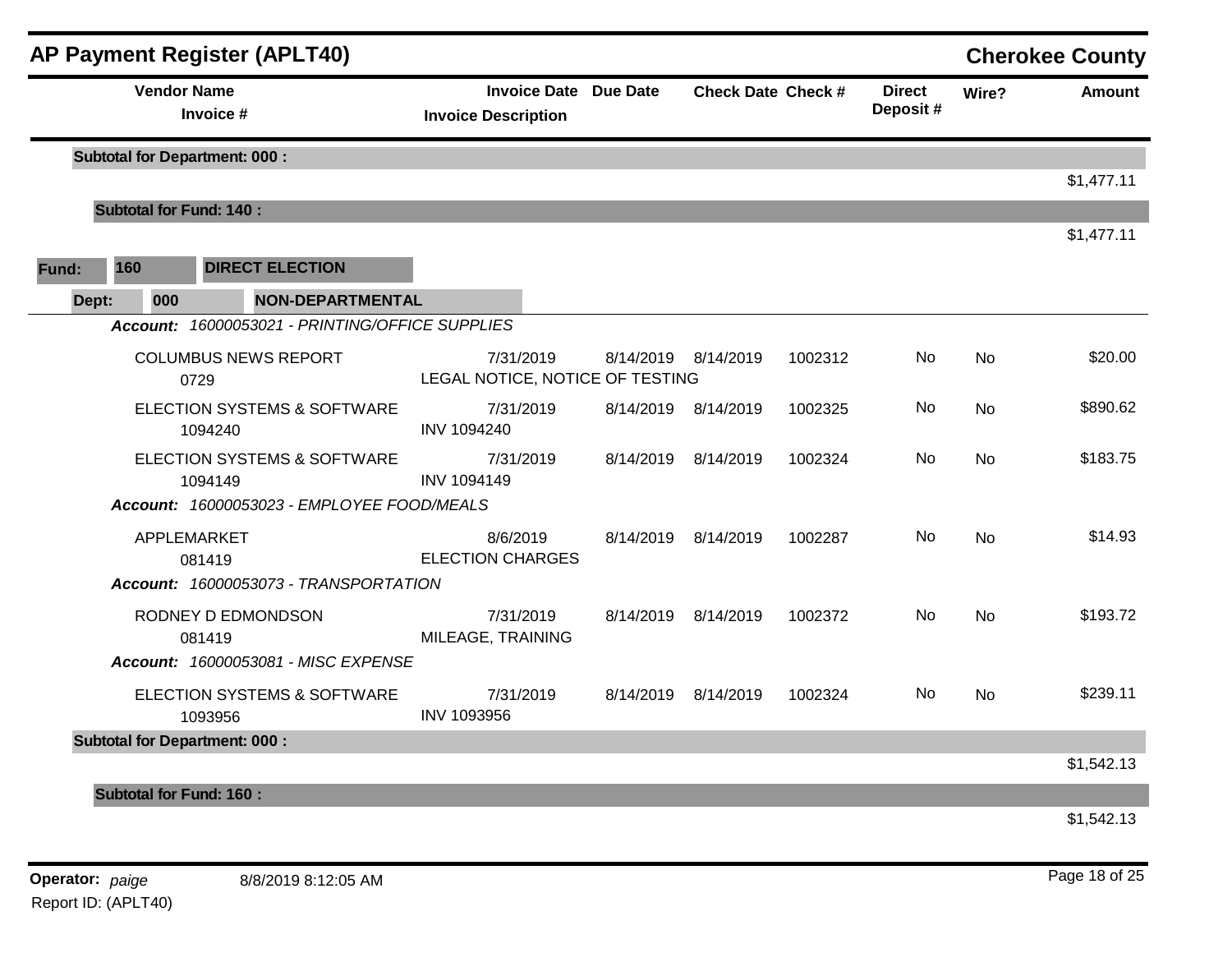|       |     | AP Payment Register (APLT40)                    |               |                                                            |           |                           |         |                           |           | <b>Cherokee County</b> |
|-------|-----|-------------------------------------------------|---------------|------------------------------------------------------------|-----------|---------------------------|---------|---------------------------|-----------|------------------------|
|       |     | <b>Vendor Name</b><br>Invoice #                 |               | <b>Invoice Date Due Date</b><br><b>Invoice Description</b> |           | <b>Check Date Check #</b> |         | <b>Direct</b><br>Deposit# | Wire?     | <b>Amount</b>          |
| Fund: | 190 | <b>SPECIAL BRIDGE BUILDIN</b>                   |               |                                                            |           |                           |         |                           |           |                        |
| Dept: | 000 | <b>NON-DEPARTMENTAL</b>                         |               |                                                            |           |                           |         |                           |           |                        |
|       |     | Account: 19000053089 - OTHER CONTRACTUAL        |               |                                                            |           |                           |         |                           |           |                        |
|       |     | <b>SCHWAB-EATON PA</b><br>19.029-1 190bridge    | INV #19.029-1 | 7/29/2019                                                  | 8/14/2019 | 8/14/2019                 | 1002375 | No                        | <b>No</b> | \$2,319.00             |
|       |     | <b>Subtotal for Department: 000:</b>            |               |                                                            |           |                           |         |                           |           |                        |
|       |     |                                                 |               |                                                            |           |                           |         |                           |           | \$2,319.00             |
|       |     | <b>Subtotal for Fund: 190:</b>                  |               |                                                            |           |                           |         |                           |           |                        |
|       |     |                                                 |               |                                                            |           |                           |         |                           |           | \$2,319.00             |
| Fund: | 220 | <b>AMBULANCE</b>                                |               |                                                            |           |                           |         |                           |           |                        |
| Dept: | 000 | <b>NON-DEPARTMENTAL</b>                         |               |                                                            |           |                           |         |                           |           |                        |
|       |     | Account: 22000053089 - OTHER CONTRACTUAL        |               |                                                            |           |                           |         |                           |           |                        |
|       |     | CHEROKEE COUNTY AMBULANCE-DIST #1<br>081419     |               | 8/5/2019<br><b>MONTHLY SUBSIDY</b>                         | 8/14/2019 | 8/14/2019                 | 1002299 | No                        | No        | \$16,877.33            |
|       |     | CHEROKEE COUNTY AMBULANCE-DIST #2<br>081419 AM  |               | 8/5/2019<br>MONTHLY SUBSIDY                                | 8/14/2019 | 8/14/2019                 | 1002300 | No                        | <b>No</b> | \$16,877.33            |
|       |     | CHEROKEE COUNTY AMBULANCE-DIST #3<br>081419 AM1 |               | 8/5/2019<br>MONTHLY SUBSIDY                                | 8/14/2019 | 8/14/2019                 | 1002301 | No.                       | <b>No</b> | \$14,477.33            |
|       |     | <b>Subtotal for Department: 000:</b>            |               |                                                            |           |                           |         |                           |           |                        |
|       |     |                                                 |               |                                                            |           |                           |         |                           |           | \$48,231.99            |
|       |     | <b>Subtotal for Fund: 220:</b>                  |               |                                                            |           |                           |         |                           |           |                        |
|       |     |                                                 |               |                                                            |           |                           |         |                           |           | \$48,231.99            |
| Fund: | 224 | <b>CHEROKEE COUNTY 911</b>                      |               |                                                            |           |                           |         |                           |           |                        |
| Dept: | 000 | <b>NON-DEPARTMENTAL</b>                         |               |                                                            |           |                           |         |                           |           |                        |
|       |     | <b>Account: 22400053300 - MISC PAID OUT</b>     |               |                                                            |           |                           |         |                           |           |                        |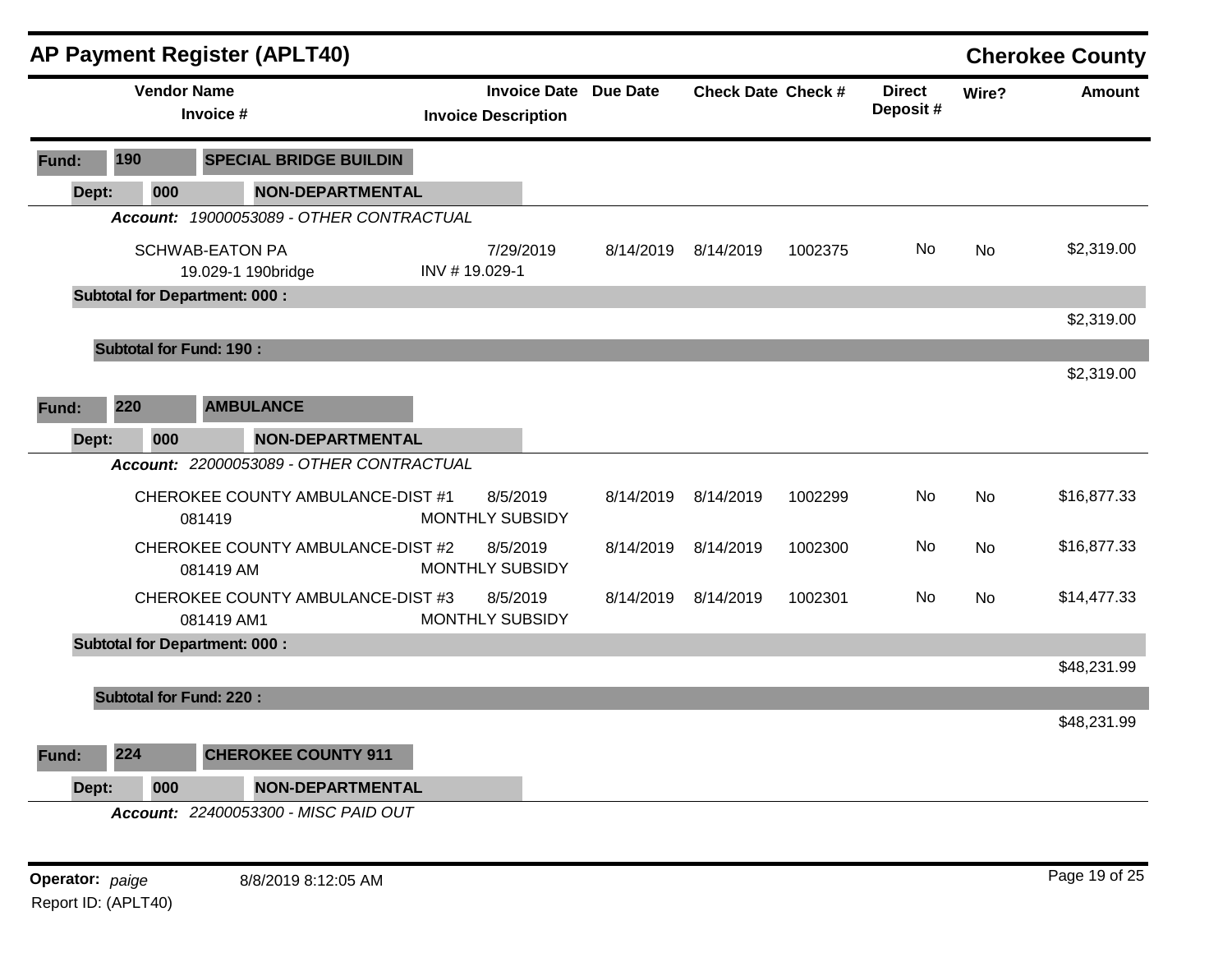|                 |                    | <b>AP Payment Register (APLT40)</b>           |                                                   |                 |                           |         |                           |           | <b>Cherokee County</b> |
|-----------------|--------------------|-----------------------------------------------|---------------------------------------------------|-----------------|---------------------------|---------|---------------------------|-----------|------------------------|
|                 | <b>Vendor Name</b> | Invoice #                                     | <b>Invoice Date</b><br><b>Invoice Description</b> | <b>Due Date</b> | <b>Check Date Check #</b> |         | <b>Direct</b><br>Deposit# | Wire?     | <b>Amount</b>          |
|                 | <b>CENTURYLINK</b> | 081719                                        | 7/31/2019<br>ACCT 313409961                       | 8/14/2019       | 8/14/2019                 | 1002296 | No                        | No        | \$476.00               |
|                 |                    | <b>VERIZON WIRELESS</b><br>9834379648         | 7/31/2019<br>INV 9834379648                       | 8/14/2019       | 8/14/2019                 | 1002387 | No                        | <b>No</b> | \$1,000.25             |
|                 |                    | <b>Subtotal for Department: 000:</b>          |                                                   |                 |                           |         |                           |           | \$1,476.25             |
|                 |                    | <b>Subtotal for Fund: 224:</b>                |                                                   |                 |                           |         |                           |           |                        |
| Fund:           | 230                | <b>APPRAISER COSTS</b>                        |                                                   |                 |                           |         |                           |           | \$1,476.25             |
| Dept:           | 000                | <b>NON-DEPARTMENTAL</b>                       |                                                   |                 |                           |         |                           |           |                        |
|                 |                    | <b>Account: 23000053074 - TELEPHONE BILLS</b> |                                                   |                 |                           |         |                           |           |                        |
|                 |                    | COLUMBUS TELEPHONE COMPANY<br>081419 CH       | 7/31/2019<br><b>ACCT 7577</b>                     | 8/14/2019       | 8/14/2019                 | 1002313 | No                        | No        | \$273.79               |
|                 |                    | Account: 23000053075 - DUES/SUBSCRIPTIONS     |                                                   |                 |                           |         |                           |           |                        |
|                 | <b>SUMNERONE</b>   | 2237876                                       | 8/1/2019<br>INV 2237876                           |                 | 8/14/2019 8/14/2019       | 1002380 | No                        | <b>No</b> | \$96.04                |
|                 |                    | Account: 23000053076 - PROFESSIONAL SERVICES  |                                                   |                 |                           |         |                           |           |                        |
|                 |                    | <b>RODNEY SANDERS</b><br>20190703             | 8/5/2019<br>INV 20190703                          |                 | 8/14/2019 8/14/2019       | 1002373 | No                        | <b>No</b> | \$1,622.50             |
|                 |                    | <b>Subtotal for Department: 000:</b>          |                                                   |                 |                           |         |                           |           |                        |
|                 |                    | <b>Subtotal for Fund: 230:</b>                |                                                   |                 |                           |         |                           |           | \$1,992.33             |
|                 |                    |                                               |                                                   |                 |                           |         |                           |           | \$1,992.33             |
| Fund:           | 300                | <b>SERVICE FOR ELDERLY</b>                    |                                                   |                 |                           |         |                           |           |                        |
| Dept:           | 000                | <b>NON-DEPARTMENTAL</b>                       |                                                   |                 |                           |         |                           |           |                        |
|                 |                    | Account: 30000053072 - GAS, ELECTRIC, WATER   |                                                   |                 |                           |         |                           |           |                        |
| Operator: paige |                    | 8/8/2019 8:12:05 AM                           |                                                   |                 |                           |         |                           |           | Page 20 of 25          |

Report ID: (APLT40)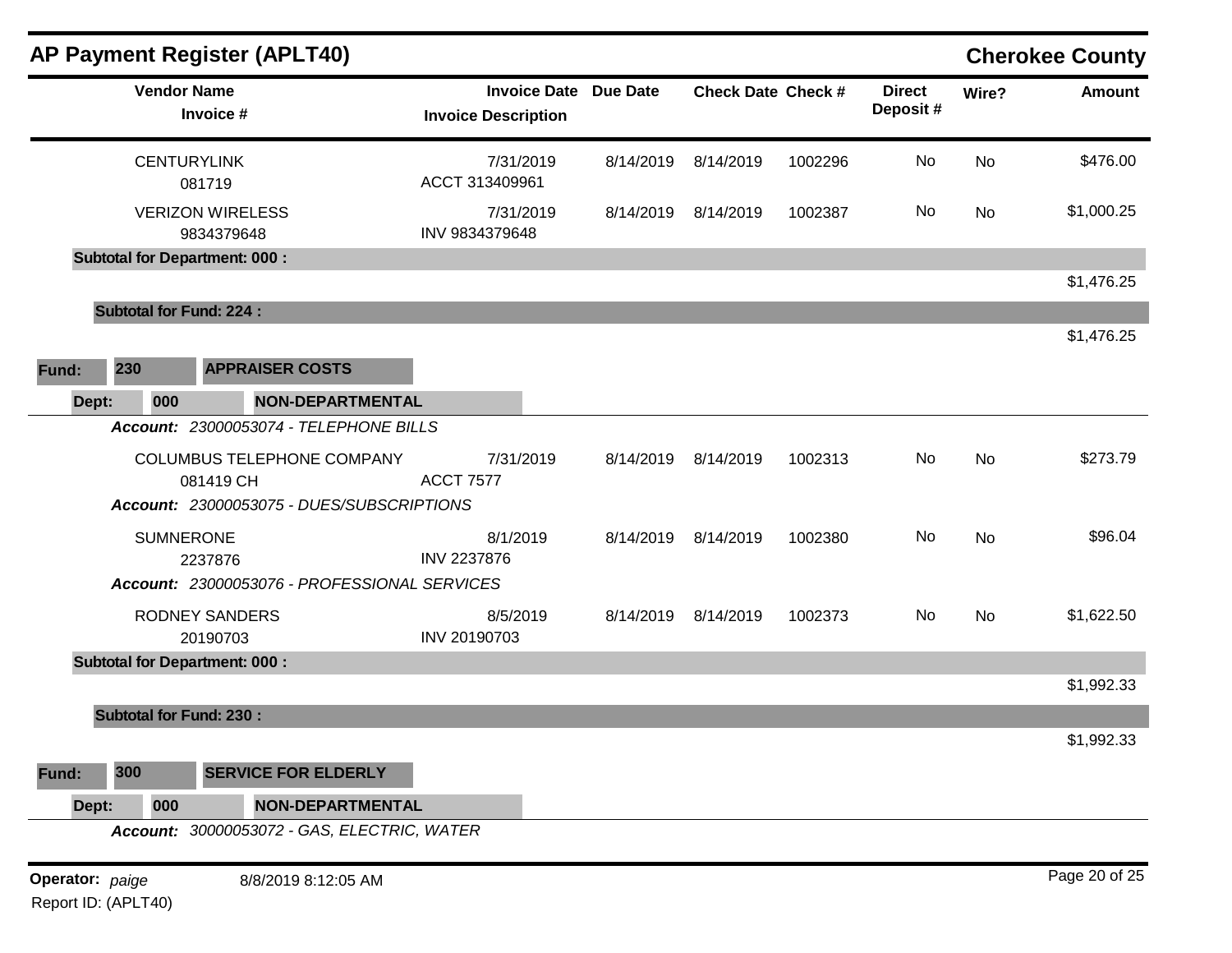|  |  |  | <b>AP Payment Register (APLT40)</b> |
|--|--|--|-------------------------------------|
|--|--|--|-------------------------------------|

# **Cherokee County**

| <b>Vendor Name</b><br>Invoice #                                               | <b>Invoice Date Due Date</b><br><b>Invoice Description</b> |           | <b>Check Date Check #</b> |         | <b>Direct</b><br>Deposit# | Wire?     | <b>Amount</b> |
|-------------------------------------------------------------------------------|------------------------------------------------------------|-----------|---------------------------|---------|---------------------------|-----------|---------------|
| EMPIRE DISTRICT ELECTRIC COMPANY<br>081419                                    | 7/31/2019<br>ACCT 124991597                                | 8/14/2019 | 8/14/2019                 | 1002327 | No                        | <b>No</b> | \$203.92      |
| <b>KANSAS GAS SERVICE</b><br>081419 EL1                                       | 8/1/2019<br>ACCT 512076592 1191351 09                      | 8/14/2019 | 8/14/2019                 | 1002341 | No                        | <b>No</b> | \$30.68       |
| <b>KANSAS GAS SERVICE</b><br>081419 EL2                                       | 8/1/2019<br>ACCT 510074383 1179346 45                      | 8/14/2019 | 8/14/2019                 | 1002341 | No                        | <b>No</b> | \$29.21       |
| <b>KANSAS GAS SERVICE</b><br>081419 EL                                        | 7/31/2019<br>ACCT 510020083 117538200                      | 8/14/2019 | 8/14/2019                 | 1002342 | No                        | <b>No</b> | \$51.95       |
| EMPIRE DISTRICT ELECTRIC COMPANY<br>081419 EL                                 | 7/31/2019<br>ACCT 828267310                                | 8/14/2019 | 8/14/2019                 | 1002327 | No                        | <b>No</b> | \$268.95      |
| <b>CITY OF COLUMBUS</b><br>081419 EL                                          | 8/2/2019<br>ACCT 07-48820-01                               | 8/14/2019 | 8/14/2019                 | 1002306 | No                        | <b>No</b> | \$54.56       |
| <b>CITY OF GALENA</b><br>081419 EL                                            | 8/1/2019<br>ACCT 10006000                                  | 8/14/2019 | 8/14/2019                 | 1002307 | No                        | <b>No</b> | \$91.53       |
| <b>KANSAS GAS SERVICE</b><br>081419<br>Account: 30000053074 - TELEPHONE BILLS | 7/31/2019<br>ACCT 510724504 2014982 18                     | 8/14/2019 | 8/14/2019                 | 1002342 | No                        | <b>No</b> | \$35.29       |
| <b>CENTURYLINK</b><br>081419                                                  | 7/31/2019<br>ACCT 320494722                                |           | 8/14/2019 8/14/2019       | 1002294 | No                        | <b>No</b> | \$10.19       |
| <b>CENTURYLINK</b><br>081419 EL                                               | 7/31/2019<br>ACCT 320497874                                |           | 8/14/2019 8/14/2019       | 1002294 | No                        | <b>No</b> | \$2.69        |
| <b>Subtotal for Department: 000:</b>                                          |                                                            |           |                           |         |                           |           | \$778.97      |
| <b>Subtotal for Fund: 300:</b>                                                |                                                            |           |                           |         |                           |           | \$778.97      |
| 304<br><b>SPIDER PROGRAM</b><br>Fund:                                         |                                                            |           |                           |         |                           |           |               |
| 000<br>NON-DEPARTMENTAL<br>Dept:                                              |                                                            |           |                           |         |                           |           |               |
| Operator: paige<br>8/8/2019 8:12:05 AM<br>Report ID: (APLT40)                 |                                                            |           |                           |         |                           |           | Page 21 of 25 |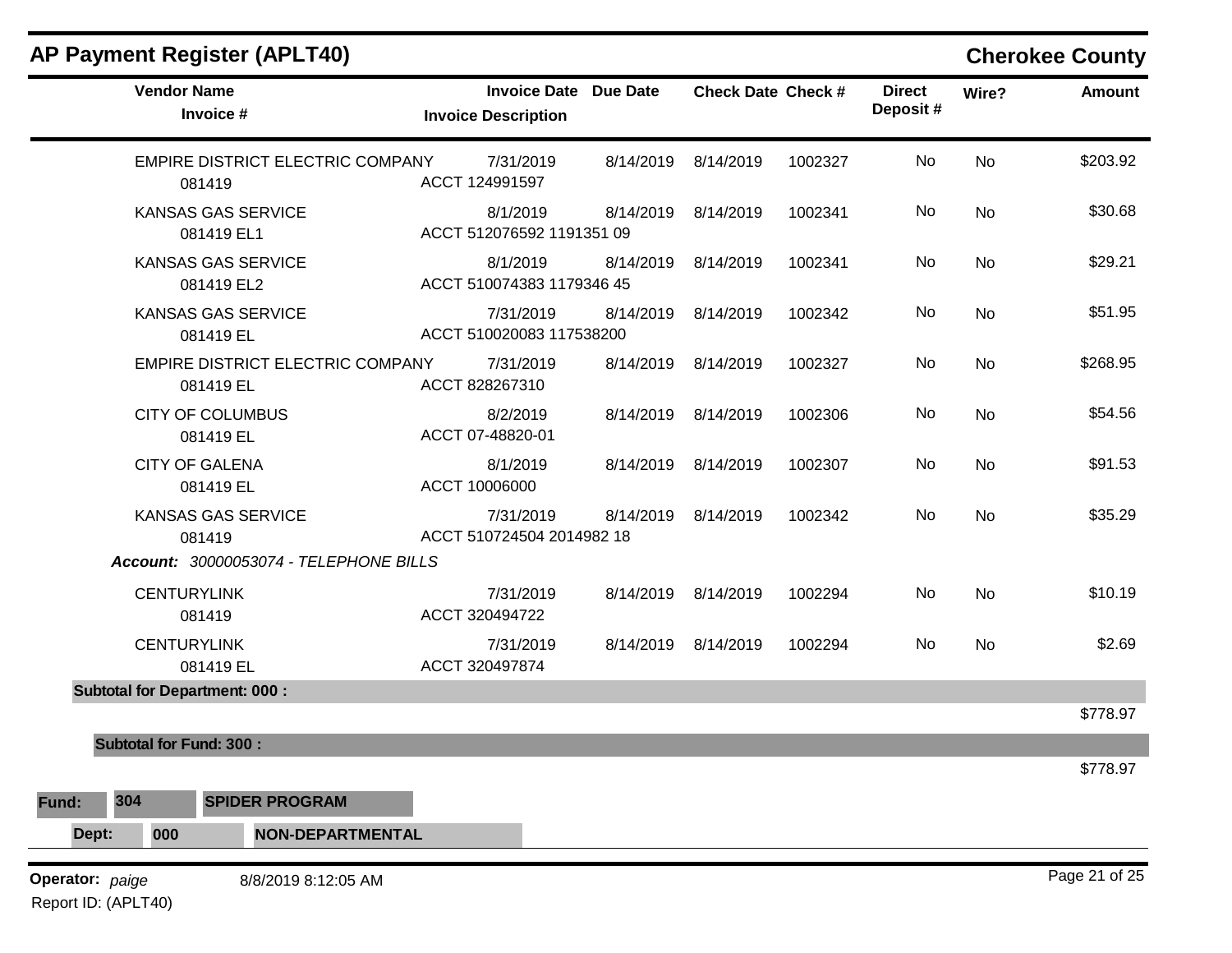|       |                                                                |                                | <b>AP Payment Register (APLT40)</b>                                |                                |                                                   |                 |                           |         |                           |           | <b>Cherokee County</b> |
|-------|----------------------------------------------------------------|--------------------------------|--------------------------------------------------------------------|--------------------------------|---------------------------------------------------|-----------------|---------------------------|---------|---------------------------|-----------|------------------------|
|       |                                                                | <b>Vendor Name</b>             | Invoice #                                                          |                                | <b>Invoice Date</b><br><b>Invoice Description</b> | <b>Due Date</b> | <b>Check Date Check #</b> |         | <b>Direct</b><br>Deposit# | Wire?     | <b>Amount</b>          |
|       |                                                                |                                | Account: 30400053300 - MISC PAID OUT                               |                                |                                                   |                 |                           |         |                           |           |                        |
|       |                                                                | <b>LEADS ONLINE</b>            | 251618                                                             | <b>INV 251618</b>              | 8/2/2019                                          | 8/14/2019       | 8/14/2019                 | 1002346 | No.                       | <b>No</b> | \$2,128.00             |
|       |                                                                |                                | <b>Subtotal for Department: 000:</b>                               |                                |                                                   |                 |                           |         |                           |           |                        |
|       |                                                                |                                |                                                                    |                                |                                                   |                 |                           |         |                           |           | \$2,128.00             |
|       |                                                                | <b>Subtotal for Fund: 304:</b> |                                                                    |                                |                                                   |                 |                           |         |                           |           | \$2,128.00             |
| Fund: | 330                                                            |                                | <b>SEWER DISTRICT#1 OPER</b>                                       |                                |                                                   |                 |                           |         |                           |           |                        |
|       |                                                                |                                |                                                                    |                                |                                                   |                 |                           |         |                           |           |                        |
| Dept: |                                                                | 000                            | NON-DEPARTMENTAL<br>Account: 33000053030 - GASOLINE                |                                |                                                   |                 |                           |         |                           |           |                        |
|       |                                                                |                                |                                                                    |                                | 8/2/2019                                          |                 |                           |         | No.                       |           | \$47.11                |
|       | <b>MATT BIDDLE</b><br>053301SEWER                              |                                | INV # 053301                                                       |                                | 8/14/2019                                         | 8/14/2019       | 1002350                   |         | No                        |           |                        |
|       |                                                                |                                | Account: 33000053072 - GAS, ELECTRIC, WATER                        |                                |                                                   |                 |                           |         |                           |           |                        |
|       |                                                                |                                | EMPIRE DISTRICT ELECTRIC COMPANY<br>487490-67-4 SEWER 7/19         |                                | 7/26/2019<br>INV 487490-67-4                      |                 | 8/14/2019 8/14/2019       | 1002326 | No.                       | <b>No</b> | \$3.80                 |
|       |                                                                |                                | <b>EMPIRE DISTRICT ELECTRIC COMPANY</b><br>059522-21-9 SEW 7/26/19 |                                | 7/26/2019<br>INV # 059522-21-9                    | 8/14/2019       | 8/14/2019                 | 1002326 | No.                       | <b>No</b> | \$103.78               |
|       |                                                                |                                | EMPIRE DISTRICT ELECTRIC COMPANY<br>535793-78-0 SEWER 7/19         |                                | 7/26/2019<br>INV #535793-78-0                     | 8/14/2019       | 8/14/2019                 | 1002326 | No                        | No        | \$35.10                |
|       |                                                                |                                | <b>EMPIRE DISTRICT ELECTRIC COMPANY</b><br>866807-56-3 SEWER 1     |                                | 7/30/2019<br>INV #866807-56-3                     | 8/14/2019       | 8/14/2019                 | 1002326 | No.                       | No        | \$114.39               |
|       |                                                                |                                | EMPIRE DISTRICT ELECTRIC COMPANY<br>369339-68-4 SEWER              |                                | 7/29/2019<br>ACCT #369339-68-4                    | 8/14/2019       | 8/14/2019                 | 1002326 | No.                       | No        | \$100.67               |
|       | <b>EMPIRE DISTRICT ELECTRIC COMPANY</b><br>547731-85-1 SEWER 4 |                                |                                                                    | 7/26/2019<br>ACCT# 547731-85-1 | 8/14/2019                                         | 8/14/2019       | 1002326                   | No.     | <b>No</b>                 | \$771.73  |                        |
|       |                                                                |                                | <b>Account: 33000053074 - TELEPHONE BILLS</b>                      |                                |                                                   |                 |                           |         |                           |           |                        |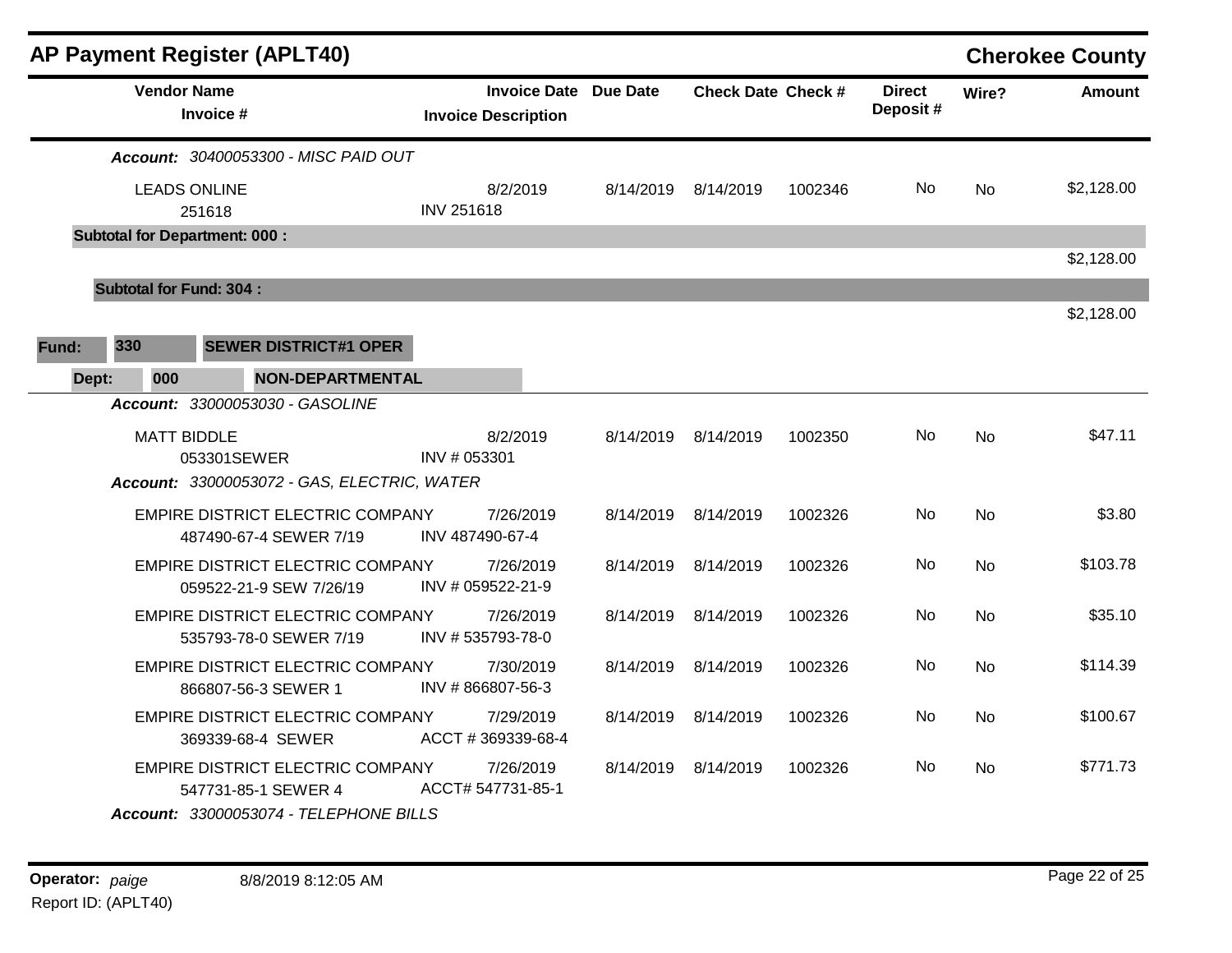| <b>AP Payment Register (APLT40)</b>             |                                                            |           |                           |         |                           |           | <b>Cherokee County</b> |
|-------------------------------------------------|------------------------------------------------------------|-----------|---------------------------|---------|---------------------------|-----------|------------------------|
| <b>Vendor Name</b><br>Invoice #                 | <b>Invoice Date Due Date</b><br><b>Invoice Description</b> |           | <b>Check Date Check #</b> |         | <b>Direct</b><br>Deposit# | Wire?     | Amount                 |
| <b>CENTURYLINK</b><br>438097159 SEW             | 7/23/2019<br>ACCT #438097159                               | 8/14/2019 | 8/14/2019                 | 1002295 | No.                       | <b>No</b> | \$187.71               |
| Account: 33000053089 - OTHER CONTRACTUAL        |                                                            |           |                           |         |                           |           |                        |
| <b>USPS</b><br>AUGUST 2019 SEWER                | 7/24/2019<br>YEARLY POSTAGE                                |           | 8/14/2019 8/14/2019       | 1002386 | No                        | <b>No</b> | \$1,300.00             |
| <b>KDHE</b><br>C20 1745-01 SEWER                | 7/22/2019<br>C20 1745-01                                   |           | 8/14/2019 8/14/2019       | 1002344 | No                        | No        | \$7,721.05             |
| TRUE VALUE HARDWARE<br>1 SEWER                  | 7/1/2019<br>CHAIN, PAD LOCKS                               | 8/14/2019 | 8/14/2019                 | 1002383 | No                        | No        | \$99.44                |
| <b>WARSTLER EXCAVATING</b><br><b>3677 SEWER</b> | 7/15/2019<br>INV #3677                                     | 8/14/2019 | 8/14/2019                 | 1002388 | No                        | <b>No</b> | \$6,200.00             |
| <b>MATTHEW NAPIER</b><br>062819 SEWER           | 7/15/2019<br>INV # 062819 BLUE BIRD LIFT STATION           |           | 8/14/2019 8/14/2019       | 1002351 | No                        | No        | \$150.00               |
| <b>MATT BIDDLE</b><br>98329295 SEWER            | 7/11/2019<br><b>HOTEL FOR CLASS</b>                        |           | 8/14/2019 8/14/2019       | 1002350 | No                        | <b>No</b> | \$273.82               |
| <b>MATT BIDDLE</b><br><b>BIDDLE</b>             | 8/2/2019<br>FOOD IN LAWRENCE/CLASS                         | 8/14/2019 | 8/14/2019                 | 1002350 | No.                       | No        | \$49.90                |
| <b>Subtotal for Department: 000:</b>            |                                                            |           |                           |         |                           |           |                        |
|                                                 |                                                            |           |                           |         |                           |           | \$17,158.50            |
| <b>Subtotal for Fund: 330:</b>                  |                                                            |           |                           |         |                           |           |                        |
|                                                 |                                                            |           |                           |         |                           |           | \$17,158.50            |
| 460<br><b>VIN</b><br>Fund:                      |                                                            |           |                           |         |                           |           |                        |
| <b>NON-DEPARTMENTAL</b><br>Dept:<br>000         |                                                            |           |                           |         |                           |           |                        |
| Account: 46000053300 - MISC PAID OUT            |                                                            |           |                           |         |                           |           |                        |
| SPRING RIVER WELLNESS CENTER<br>081419          | 7/31/2019<br><b>BUSINESS MEMBERSHIPS</b>                   | 8/14/2019 | 8/14/2019                 | 1002378 | No                        | No.       | \$279.00               |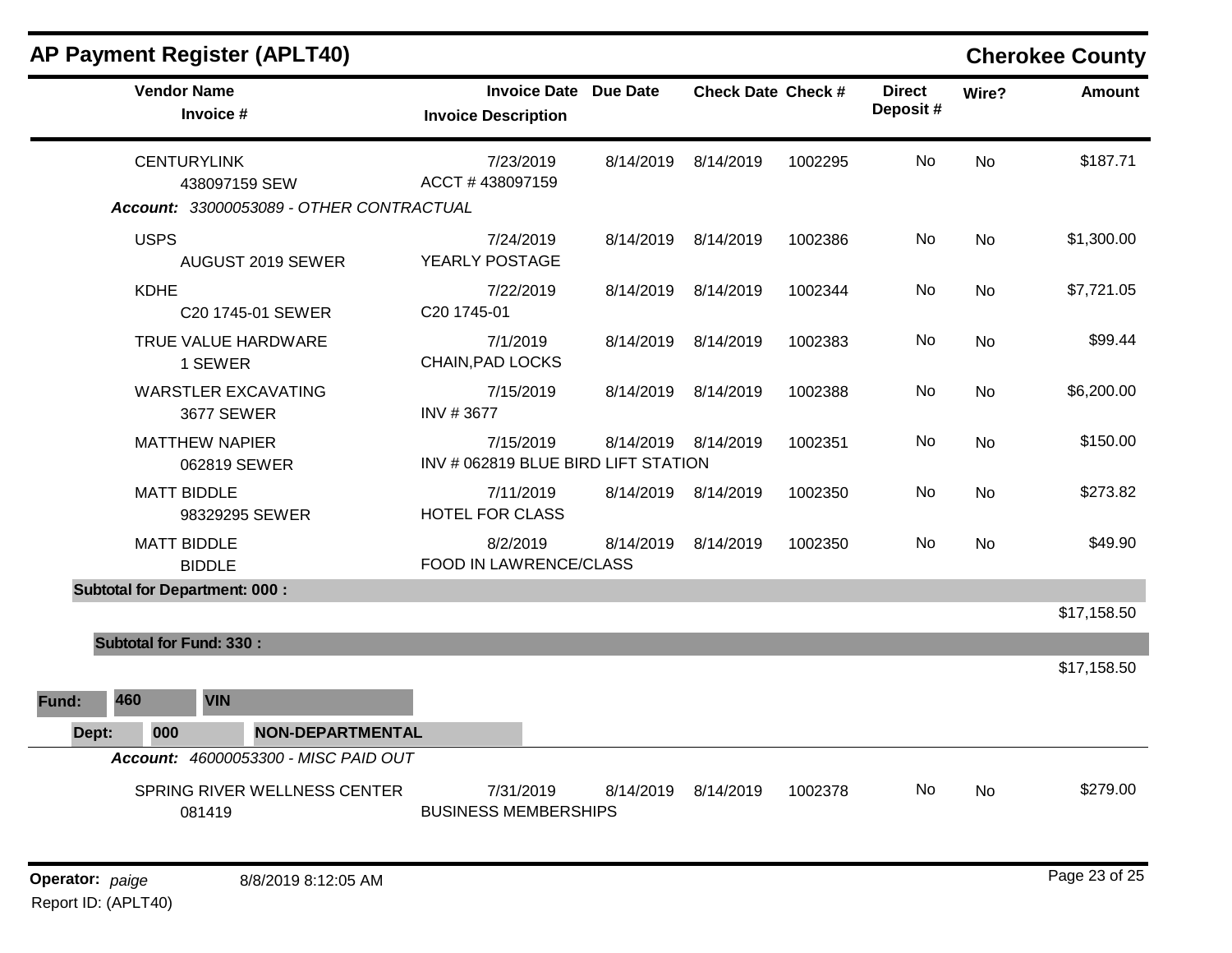|              |                    | <b>AP Payment Register (APLT40)</b>  |                                                   |           |                           |         |                                   |           | <b>Cherokee County</b> |
|--------------|--------------------|--------------------------------------|---------------------------------------------------|-----------|---------------------------|---------|-----------------------------------|-----------|------------------------|
|              | <b>Vendor Name</b> | Invoice #                            | <b>Invoice Date</b><br><b>Invoice Description</b> | Due Date  | <b>Check Date Check #</b> |         | <b>Direct</b><br>Deposit#         | Wire?     | <b>Amount</b>          |
|              |                    | <b>Subtotal for Department: 000:</b> |                                                   |           |                           |         |                                   |           |                        |
|              |                    |                                      |                                                   |           |                           |         |                                   |           | \$279.00               |
|              |                    | <b>Subtotal for Fund: 460:</b>       |                                                   |           |                           |         |                                   |           |                        |
|              |                    |                                      |                                                   |           |                           |         |                                   |           | \$279.00               |
| 490<br>Fund: |                    | <b>SPECIAL LAW ENFORCEM</b>          |                                                   |           |                           |         |                                   |           |                        |
| Dept:        | 000                | <b>NON-DEPARTMENTAL</b>              |                                                   |           |                           |         |                                   |           |                        |
|              |                    | Account: 49000053300 - MISC PAID OUT |                                                   |           |                           |         |                                   |           |                        |
|              |                    | <b>COAST TO COAST</b>                | 7/31/2019                                         | 8/14/2019 | 8/14/2019                 | 1002311 | No                                | <b>No</b> | \$259.47               |
|              |                    | IVC0092343                           | <b>INV IVC0092343</b>                             |           |                           |         |                                   |           |                        |
|              | 4IMPRINT           |                                      | 7/31/2019                                         | 8/14/2019 | 8/14/2019                 | 1002284 | No                                | <b>No</b> | \$167.63               |
|              |                    | 7530641                              | INV 7530641                                       |           |                           |         |                                   |           |                        |
|              |                    | <b>Subtotal for Department: 000:</b> |                                                   |           |                           |         |                                   |           |                        |
|              |                    |                                      |                                                   |           |                           |         |                                   |           | \$427.10               |
|              |                    | <b>Subtotal for Fund: 490:</b>       |                                                   |           |                           |         |                                   |           |                        |
|              |                    |                                      |                                                   |           |                           |         |                                   |           | \$427.10               |
|              |                    |                                      |                                                   |           |                           |         | Total for Bank 1 Account 1120298: |           | \$170,544.62           |
|              |                    |                                      |                                                   |           |                           |         | ***** Total Invoices Paid:        |           | \$170,544.62           |